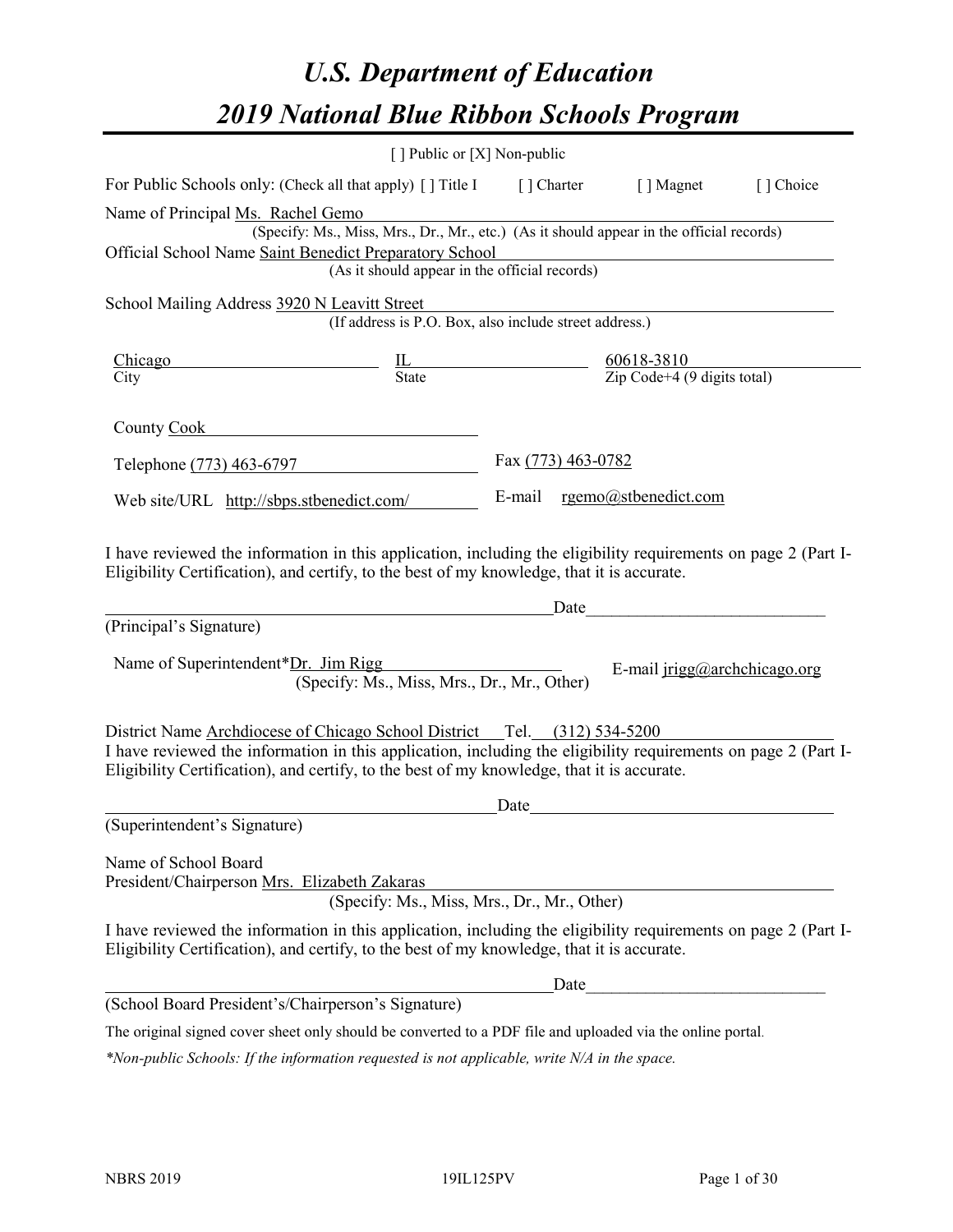# PART I – ELIGIBILITY CERTIFICATION

The signatures on the first page of this application (cover page) certify that each of the statements below, concerning the school's eligibility and compliance with U.S. Department of Education and National Blue Ribbon Schools requirements, are true and correct.

1. All nominated public schools must meet the state's performance targets in reading (or English language arts) and mathematics and other academic indicators (i.e., attendance rate and graduation rate), for the all students group, including having participation rates of at least 95 percent using the most recent accountability results available for nomination.

2. To meet final eligibility, all nominated public schools must be certified by states prior to September 2019 in order to meet all eligibility requirements. Any status appeals must be resolved at least two weeks before the awards ceremony for the school to receive the award.

3. The school configuration includes one or more of grades K-12. Schools on the same campus with one principal, even a K-12 school, must apply as an entire school.

4. The school has been in existence for five full years, that is, from at least September 2013 and each tested grade must have been part of the school for the past three years.

5. The nominated school has not received the National Blue Ribbon Schools award in the past five years: 2014, 2015, 2016, 2017, or 2018.

6. The nominated school has no history of testing irregularities, nor have charges of irregularities been brought against the school at the time of nomination. If irregularities are later discovered and proven by the state, the U.S. Department of Education reserves the right to disqualify a school's application and/or rescind a school's award.

7. The nominated school has not been identified by the state as "persistently dangerous" within the last two years.

8. The nominated school or district is not refusing Office of Civil Rights (OCR) access to information necessary to investigate a civil rights complaint or to conduct a district-wide compliance review.

9. The OCR has not issued a violation letter of findings to the school district concluding that the nominated school or the district as a whole has violated one or more of the civil rights statutes. A violation letter of findings will not be considered outstanding if OCR has accepted a corrective action plan from the district to remedy the violation.

10. The U.S. Department of Justice does not have a pending suit alleging that the nominated school or the school district, as a whole, has violated one or more of the civil rights statutes or the Constitution's equal protection clause.

11. There are no findings of violations of the Individuals with Disabilities Education Act in a U.S. Department of Education monitoring report that apply to the school or school district in question; or if there are such findings, the state or district has corrected, or agreed to correct, the findings.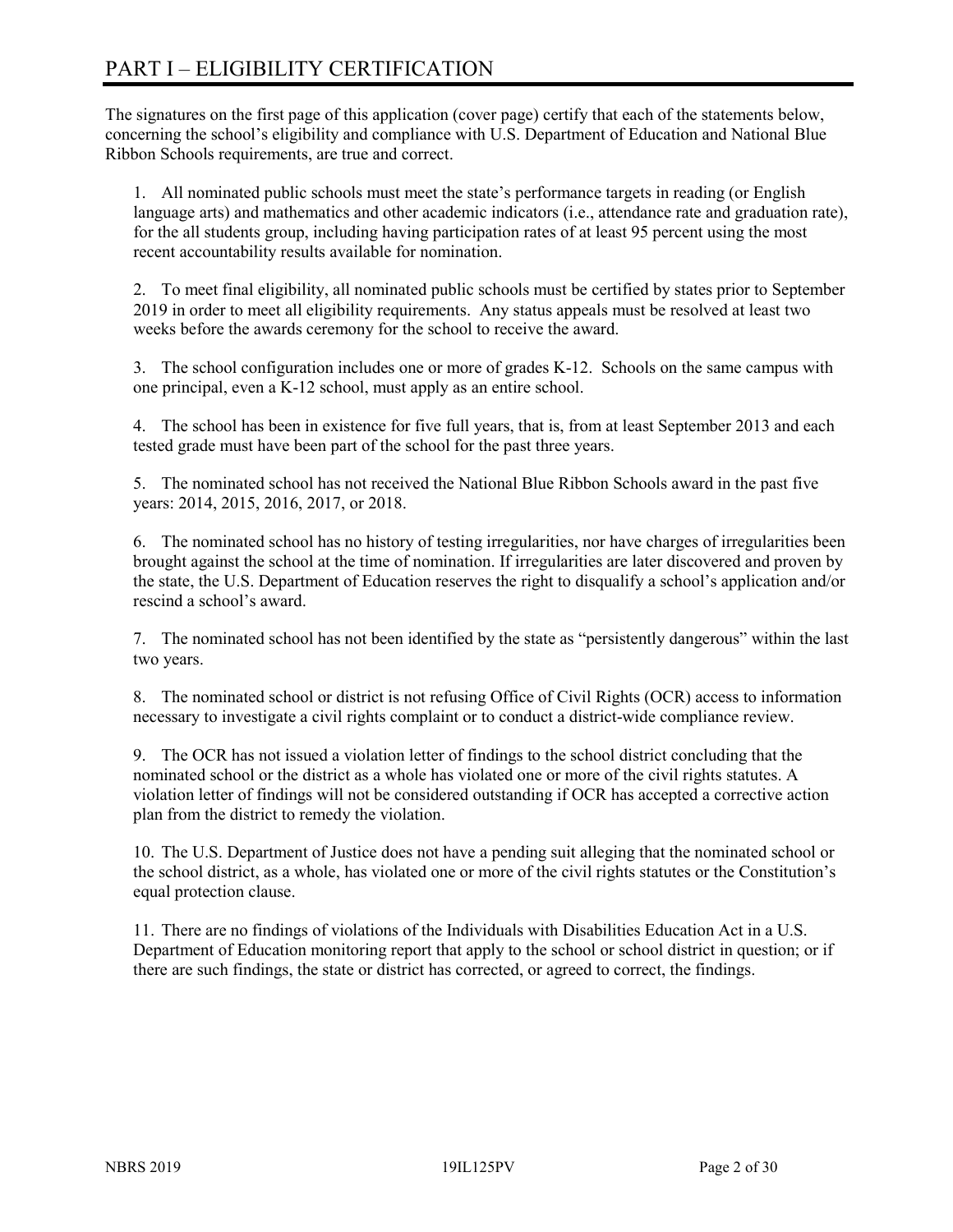### **Data should be provided for the most recent school year (2018-2019) unless otherwise stated.**

**DISTRICT** (Question 1 is not applicable to non-public schools)

| Τ. | Number of schools in the district<br>(per district designation): | 0 Elementary schools (includes K-8)<br>0 Middle/Junior high schools |
|----|------------------------------------------------------------------|---------------------------------------------------------------------|
|    |                                                                  | 0 High schools                                                      |
|    |                                                                  | $0 K-12$ schools                                                    |

0 TOTAL

**SCHOOL** (To be completed by all schools)

2. Category that best describes the area where the school is located:

[X] Urban or large central city [ ] Suburban

- [] Rural or small city/town
- 3. Number of students as of October 1, 2018 enrolled at each grade level or its equivalent in applying school:

| Grade                           | # of         | # of Females   | <b>Grade Total</b> |
|---------------------------------|--------------|----------------|--------------------|
|                                 | <b>Males</b> |                |                    |
| PreK                            | 83           | 75             | 158                |
| $\bf K$                         | 26           | 24             | 50                 |
| 1                               | 23           | 35             | 58                 |
| 2                               | 40           | 25             | 65                 |
| 3                               | 38           | 38             | 76                 |
| $\overline{\mathbf{4}}$         | 46           | 29             | 75                 |
| 5                               | 41           | 35             | 76                 |
| 6                               | 25           | 29             | 54                 |
| 7                               | 21           | 21             | 42                 |
| 8                               | 31           | 30             | 61                 |
| 9                               | 0            | $\theta$       | 0                  |
| 10                              | 0            | $\overline{0}$ | 0                  |
| 11                              | 0            | $\theta$       | 0                  |
| 12 or higher                    | 0            | $\theta$       | 0                  |
| <b>Total</b><br><b>Students</b> | 374          | 341            | 715                |

\*Schools that house PreK programs should count preschool students **only** if the school administration is responsible for the program.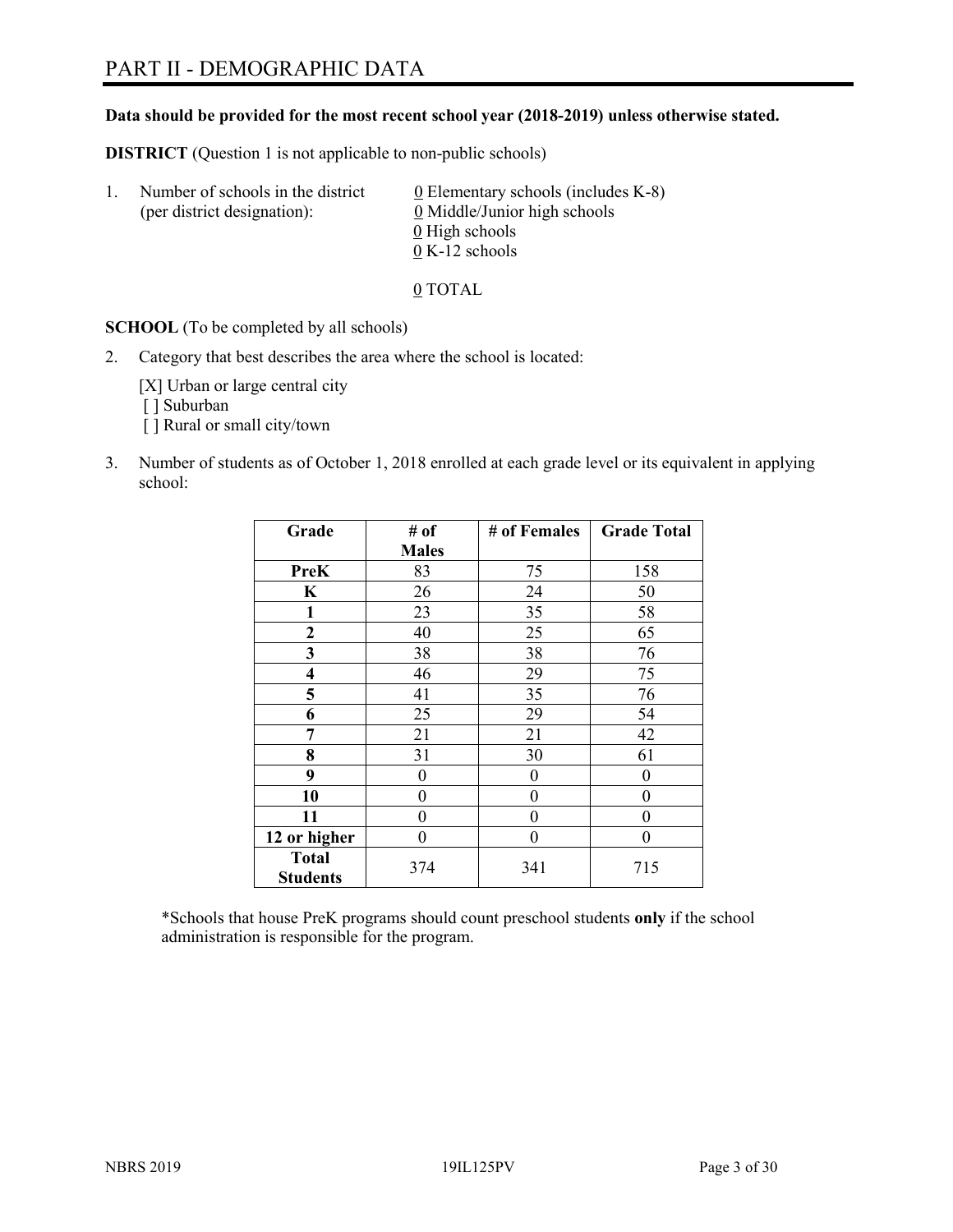4. Racial/ethnic composition of  $0\%$  American Indian or Alaska Native the school (if unknown, estimate): 4 % Asian 1 % Black or African American 12 % Hispanic or Latino 1 % Native Hawaiian or Other Pacific Islander 74 % White

(Only these seven standard categories should be used to report the racial/ethnic composition of your school. The Final Guidance on Maintaining, Collecting, and Reporting Racial and Ethnic Data to the U.S. Department of Education published in the October 19, 2007 *Federal Register* provides definitions for each of the seven categories.)

8 % Two or more races **100 % Total**

5. Student turnover, or mobility rate, during the  $2017 - 2018$  school year:  $\leq 1\%$ 

If the mobility rate is above 15%, please explain.

This rate should be calculated using the grid below. The answer to (6) is the mobility rate.

| <b>Steps For Determining Mobility Rate</b>    | Answer |
|-----------------------------------------------|--------|
| (1) Number of students who transferred to     |        |
| the school after October 1, 2017 until the    | 2      |
| end of the 2017-2018 school year              |        |
| (2) Number of students who transferred        |        |
| from the school after October 1, 2016 until   | 4      |
| the end of the 2017-2018 school year          |        |
| (3) Total of all transferred students [sum of | 6      |
| rows $(1)$ and $(2)$ ]                        |        |
| (4) Total number of students in the school as | 715    |
| of October 1, 2017                            |        |
| $(5)$ Total transferred students in row $(3)$ | < 01   |
| divided by total students in row (4)          |        |
| $(6)$ Amount in row $(5)$ multiplied by 100   |        |

6. Specify each non-English language represented in the school (separate languages by commas): Mandarin, Thai, Polish, Spanish

| English Language Learners (ELL) in the school:   | $0\%$<br>2 Total number ELL |
|--------------------------------------------------|-----------------------------|
| Students eligible for free/reduced-priced meals: | $1\%$                       |

Total number students who qualify:  $\frac{4}{5}$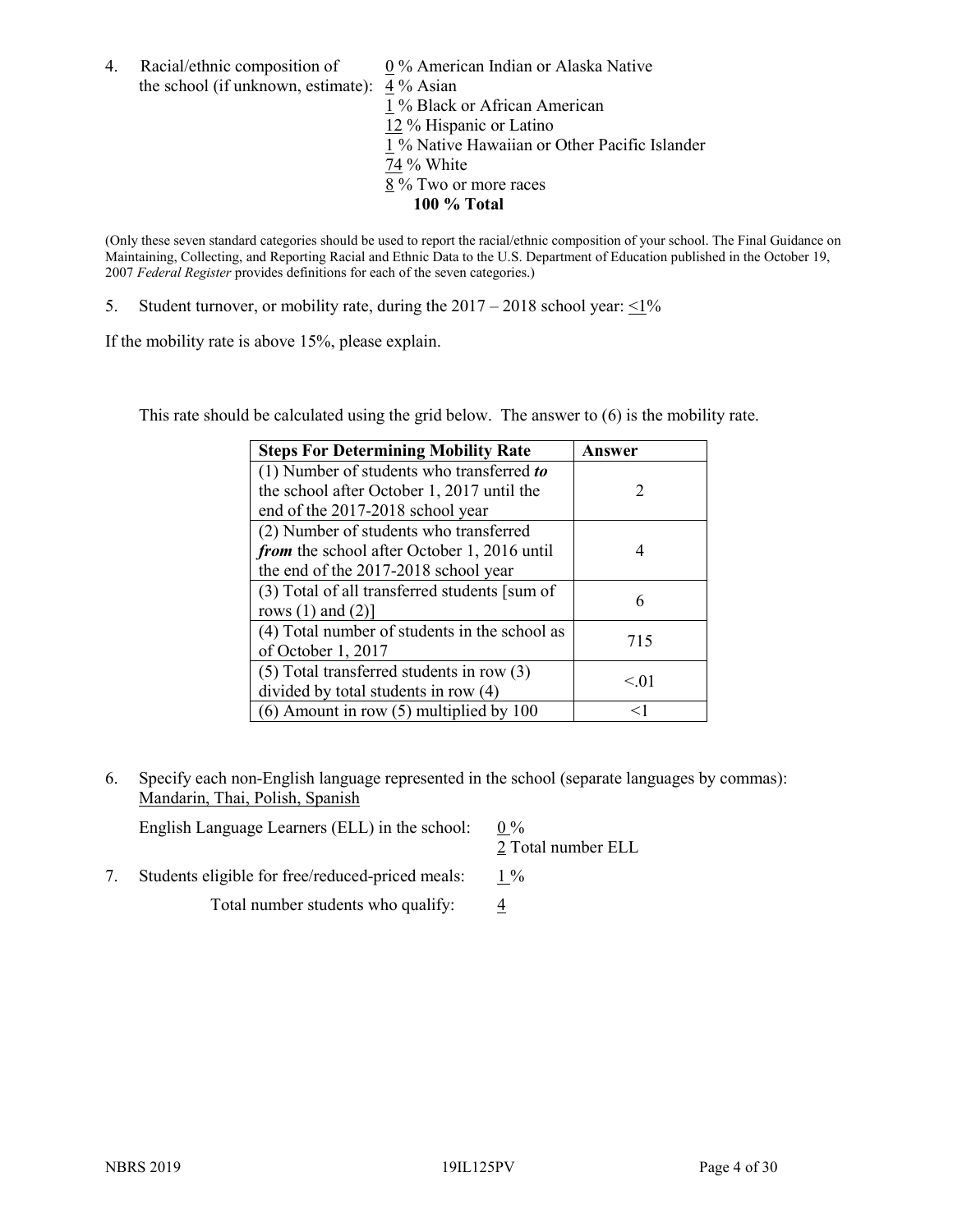65 Total number of students served

Indicate below the number of students with disabilities according to conditions designated in the Individuals with Disabilities Education Act. Do not add additional conditions. It is possible that students may be classified in more than one condition.

| 6 Autism                  | 16 Multiple Disabilities                |
|---------------------------|-----------------------------------------|
| 0 Deafness                | 0 Orthopedic Impairment                 |
| 0 Deaf-Blindness          | 42 Other Health Impaired                |
| 3 Developmental Delay     | 18 Specific Learning Disability         |
| 7 Emotional Disturbance   | 5 Speech or Language Impairment         |
| 2 Hearing Impairment      | 0 Traumatic Brain Injury                |
| 0 Intellectual Disability | 0 Visual Impairment Including Blindness |

- 9. Number of years the principal has been in her/his position at this school: 16
- 10. Use Full-Time Equivalents (FTEs), rounded to nearest whole numeral, to indicate the number of school staff in each of the categories below:

|                                                                                                                                                                                                                              | <b>Number of Staff</b> |
|------------------------------------------------------------------------------------------------------------------------------------------------------------------------------------------------------------------------------|------------------------|
| Administrators                                                                                                                                                                                                               | 4                      |
| Classroom teachers including those<br>teaching high school specialty<br>subjects, e.g., third grade teacher,<br>history teacher, algebra teacher.                                                                            | 39                     |
| Resource teachers/specialists/coaches<br>e.g., reading specialist, science coach,<br>special education teacher, technology<br>specialist, art teacher, etc.                                                                  | 13                     |
| Paraprofessionals under the<br>supervision of a professional<br>supporting single, group, or classroom<br>students.                                                                                                          | 11                     |
| Student support personnel<br>e.g., school counselors, behavior<br>interventionists, mental/physical<br>health service providers,<br>psychologists, family engagement<br>liaisons, career/college attainment<br>coaches, etc. | $\mathfrak{D}$         |

11. Average student-classroom teacher ratio, that is, the number of students in the school divided by the FTE of classroom teachers, e.g.,  $22:1$  18:1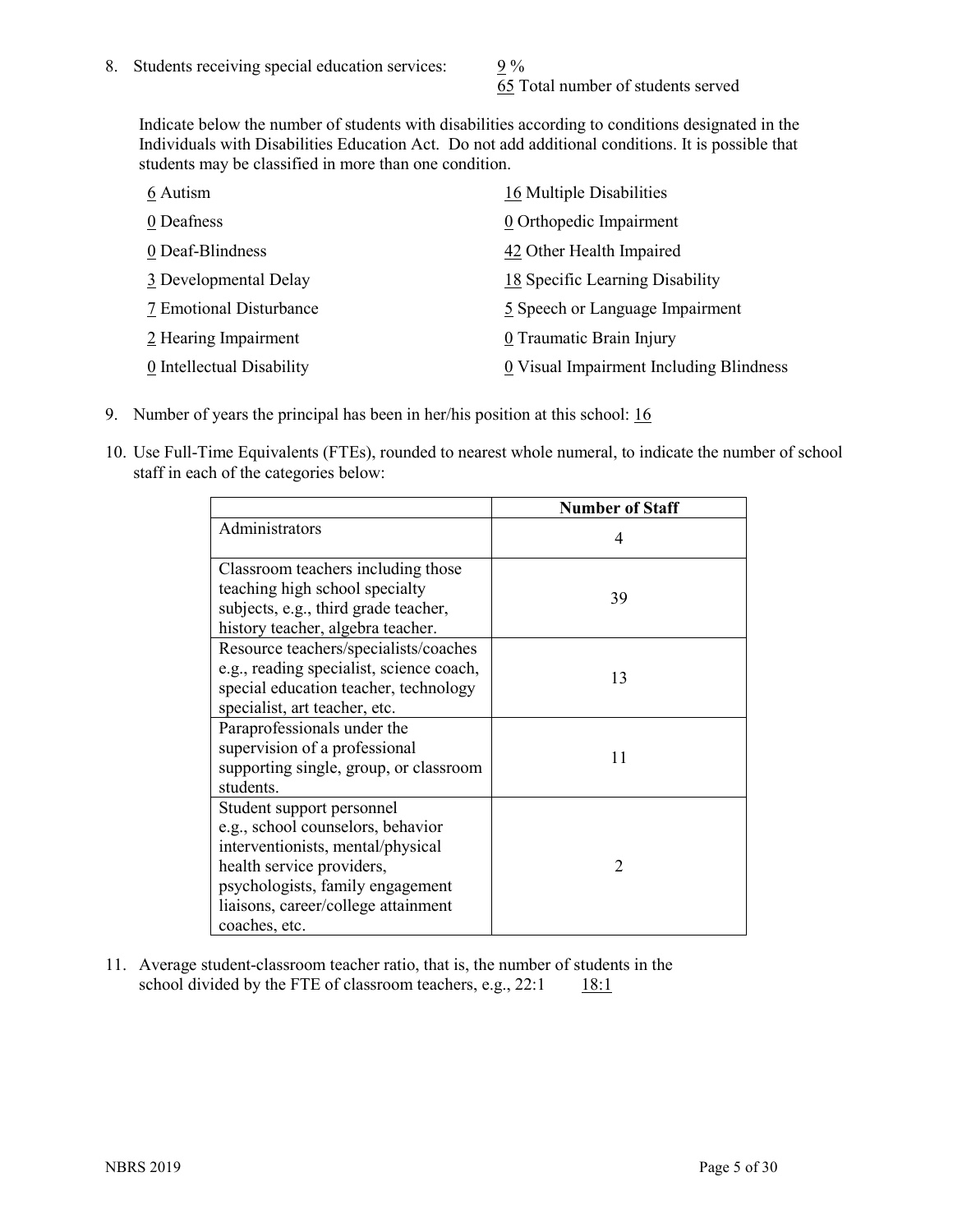12. Show daily student attendance rates. Only high schools need to supply yearly graduation rates.

| <b>Required Information</b> | 2017-2018 | 2016-2017 | 2015-2016 | 2014-2015 | 2013-2014 |
|-----------------------------|-----------|-----------|-----------|-----------|-----------|
| Daily student attendance    | 95%       | 98%       | 98%       | 98%       | 98%       |
| High school graduation rate | $0\%$     | $0\%$     | $0\%$     | $9\%$     | $0\%$     |

#### 13. **For high schools only, that is, schools ending in grade 12 or higher.**

Show percentages to indicate the post-secondary status of students who graduated in Spring 2018.

| <b>Post-Secondary Status</b>                  |       |
|-----------------------------------------------|-------|
| Graduating class size                         |       |
| Enrolled in a 4-year college or university    | $0\%$ |
| Enrolled in a community college               | 0%    |
| Enrolled in career/technical training program | 0%    |
| Found employment                              | 0%    |
| Joined the military or other public service   | 0%    |
| Other                                         | $0\%$ |

14. Indicate whether your school has previously received a National Blue Ribbon Schools award. Yes No X

If yes, select the year in which your school received the award.

15. In a couple of sentences, provide the school's mission or vision statement.

Focusing on critical thinking, problem solving, communication, and collaboration, SBPS develops the creators of tomorrow inspired by faith and informed with a global perspective.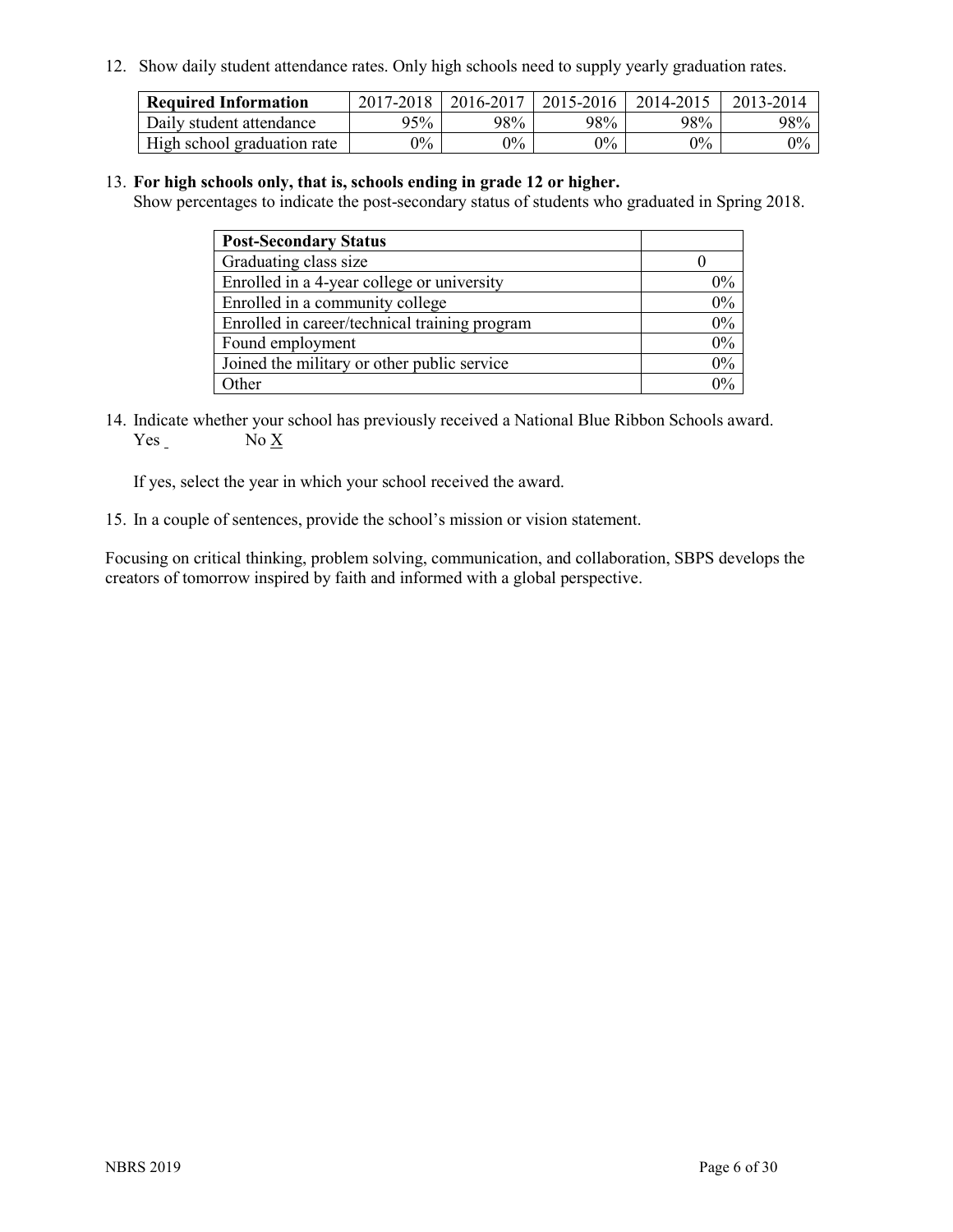A neighborhood parish school was the dream of the German-Catholic families living on the north side of Chicago at the turn of the last century. Their dream became a reality in 1902. With the loving service of the School Sisters of St. Francis who staffed St. Benedict's Grammar School (SBGS), the parish school steadily grew, and thus began SBGS's legacy for Catholic academic excellence. For many decades to follow, SBGS thrived and the neighborhood was proudly coined, "St. Ben's."

In the late 1990's, SBGS received a tremendous financial gift that funded a new addition. This new addition allowed for the development of a robust early childhood program. Additional spaces for music, visual arts, and science allowed for SBGS to educate the whole child with active inquiry and creative process. The gift of this building inspired school leadership to create a contemporary mission, as well as new program offerings. In 2010, St. Benedict's Grammar School was proudly renamed St. Benedict Preparatory School (SBPS) to reflect this contemporary vision, where each student would receive personalized learning opportunities to achieve his or her potential.

With the new school vision as the framework, SBPS implemented an inclusion education philosophy using strategies of differentiated instruction and universal design in unit planning, teaching, and assessment. Additionally, teachers were trained how to integrate executive functioning skills into their classroom practices. The inclusion team supported students and teachers with specialized roles to personalize the learning experience for each student. To complement the focus on rigor and inclusion, in 2017, a full 1:1 laptop environment was implemented for grades 1-5, adding on to the existing 1:1 laptop environment for middle school grades 6-8. To ensure the needs of the whole child were met, the middle school revamped its schedule and course offerings, allowing for middle school students to choose electives in visual arts, performing arts, core subjects (science, social studies, math, etc.), as well as world languages (French and Spanish). Over the last decade, the school enrollment increased from 550 to 715 pre-K-8 students.

Today, over 90% of SBPS students are Catholic, and 80% of the families are parishioners of St. Benedict Church. SBPS draws from 32 different zip codes throughout the Chicago area, with 87% of the elementary school students coming from six zip codes immediately surrounding the school. The majority of SBPS parents are college-educated professionals who are generous with their time, talents, and treasure, partnering with the school to provide the best educational experience for the students.

One aspect of SBPS that sets it apart from other schools is its dedication to creating an inclusive environment. In addition to welcoming an urban population, diverse learners are supported no matter their learning gifts or challenges. A passion for learning inspires faculty to collaborate, creating an environment of academic rigor and individual expression in which each child is educated in a way that fosters and supports his or her unique abilities, talents, and sense of self-worth.

Lessons are tailored to provide learners with both strong foundational skills and the ability to creatively solve challenging and multifaceted, real-world problems. In order to support this goal, teachers work collaboratively to plan instruction and assessment which prepares students for the next steps in their individual learning journeys. Selected curriculum resources promote critical thinking, creative innovation, communication, and collaboration.

SBPS creates a joyful, but orderly school environment where students know the school procedures and demonstrate a care and pride for the school community. Positive behavior intervention systems are consistent schoolwide. At all grade levels, teachers dedicate time for social-emotional education, and each classroom is a safe place for students to take risks and build confidence. Flexible classroom furnishings allow students to work collaboratively and build peer rapport.

All students have daily opportunities for physical activities, both structured and unstructured. In addition to regular physical education classes, students have daily recess time, guided by principles that create safe, friendly, and bully-free play spaces. Teachers use physical brain-break strategies to ensure students have ample opportunities to move throughout the day. Finally, students in grades pre-K-8 participate in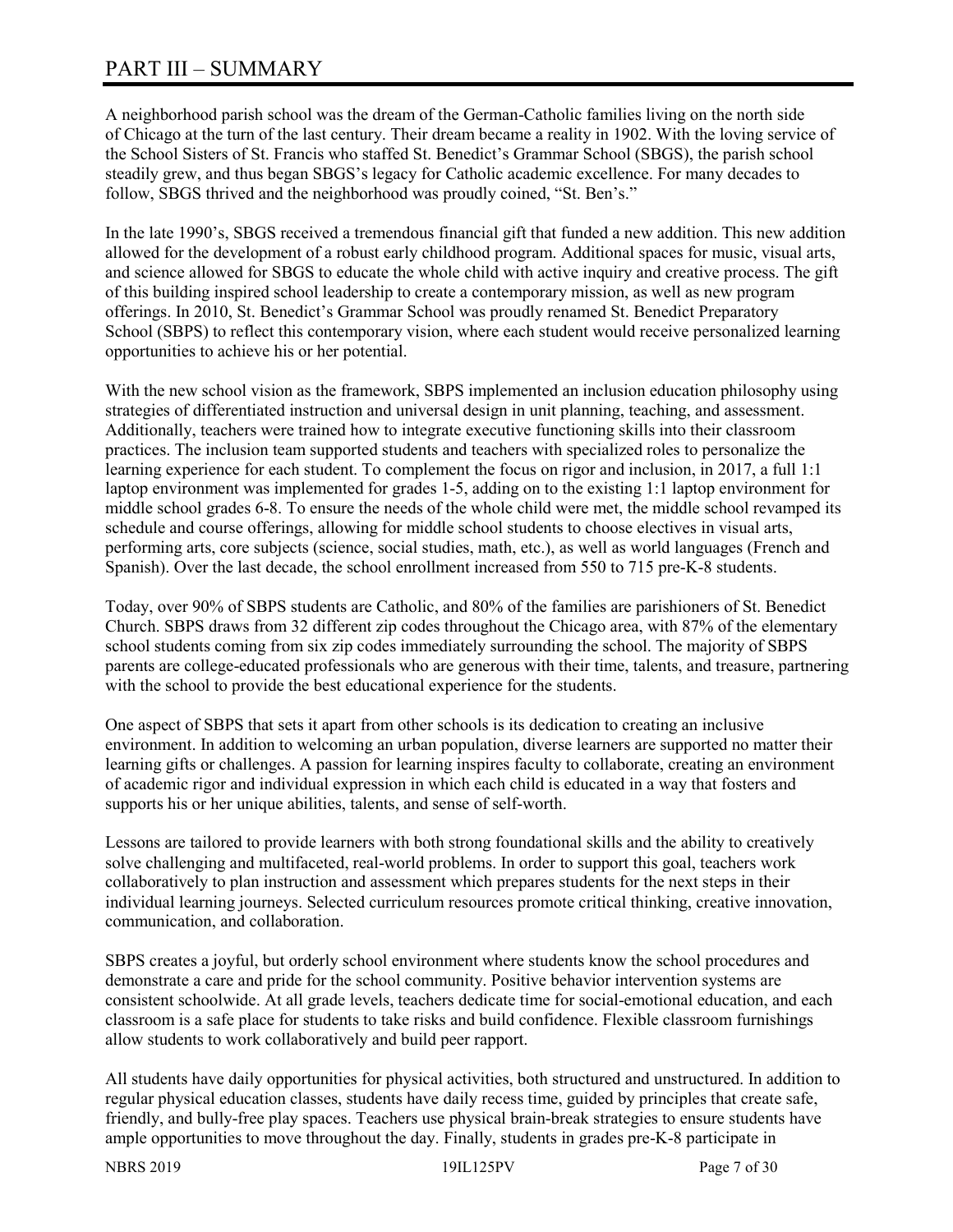intramural and interscholastic athletic programs: bitty sports for early childhood, instructional team sports for elementary students, and competitive sports programs for middle school students.

SBPS accepts and embraces its calling to promote peace and justice throughout the world. Progress towards this goal is achieved by educating students to value the dignity of each of God's creations and by serving others. Each year SBPS participates in Dignity Month, when each classroom focuses on advocating for the dignity of all. The school year concludes with a Dignity Peace Walk where community partners are honored with student-created signs of gratitude.

At St. Benedict Preparatory School, the strengths of each student become an inspiration to others to learn fearlessly, to lead responsibly, and to serve joyfully.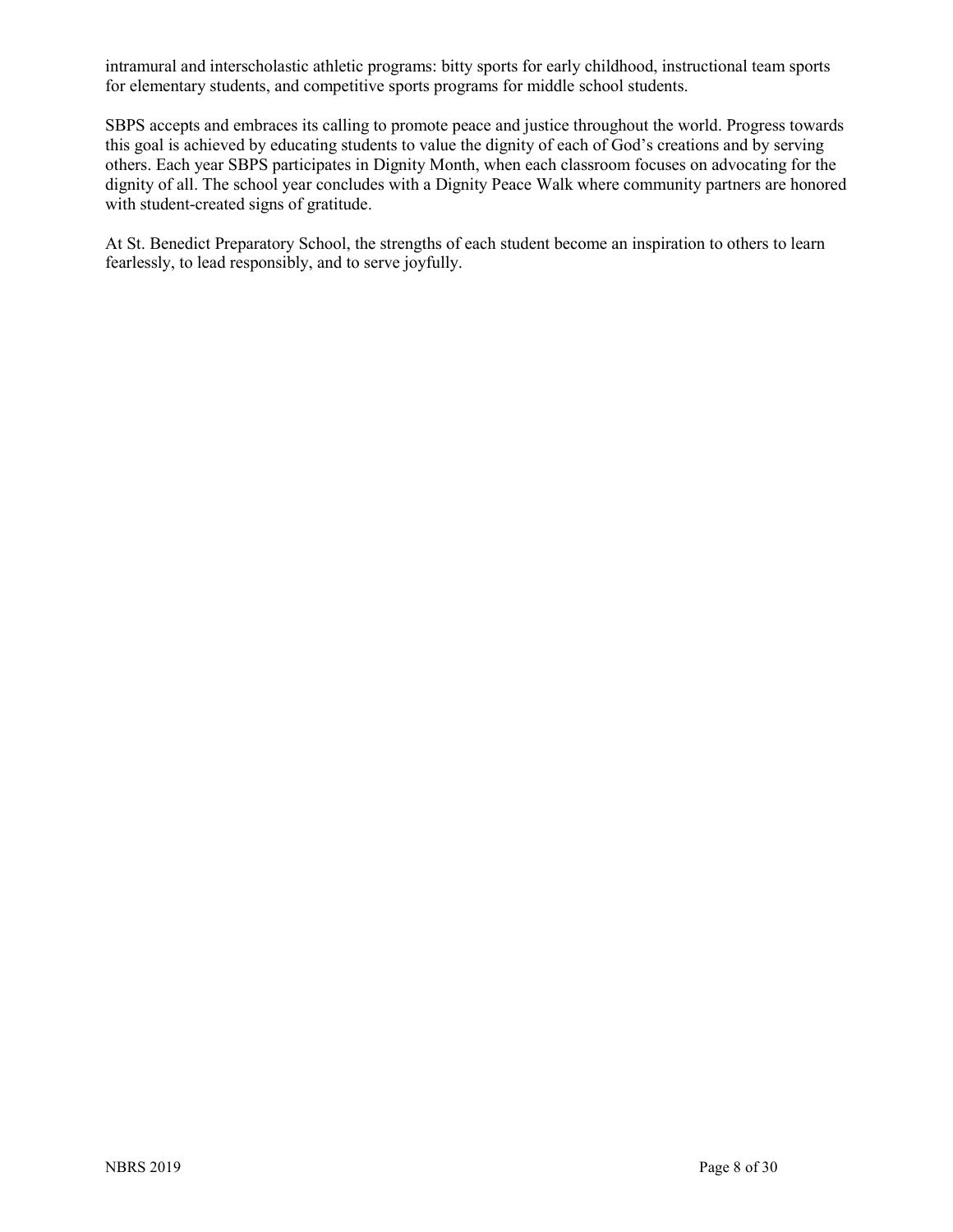### **1. Core Curriculum:**

### **1a. Reading/English language arts:**

SBPS believes that preparation for post-secondary success integrates the "seven c's": catholic, collaboration, communication, critical thinking, creativity, (rigorous and relevant) content, and confidence. Teacher unit plans integrate these seven core learner qualities along with the Archdiocese of Chicago (AOC) learning targets. The AOC curriculum is based on Common Core State Standards (CCSS) for English Language Arts, Reading, and Math; science is based on Next Generation Science Standards (NGSS). Students learn in a 1:1 laptop environment in grades 1-8. Portfolio assessment allows for problem-based, authentic assessments, while traditional formative and summative standardized assessments provide data to inform instruction.

Grades K-3 use a balanced literacy approach for teaching reading. Teachers ensure key components of shared reading, guided reading, read aloud, cloze reading, and word study are integrated in weekly unit plans. Lessons generally begin with a mini-lesson, then students rotate through work centers or individual work, concluding with a group meeting time for additional instruction or assessment. Teachers provide explicit reading instruction in small, leveled groups. Students access online resources with their laptops; these programs offer tailored instruction on reading skills and provide immediate feedback to students and teachers after the assessment is completed. Struggling readers are given extra reading support from the school reading specialist.

Teachers establish independent and instructional reading levels with formal benchmarking assessments and use informal running records throughout the year to determine changes in individual reading levels and small instructional groupings. Standardized interim and summative assessments inform unit and lesson planning. The results of these assessments help guide future class lessons and differentiated individual work.

For grades 4-8, learning targets focus on comprehension as well as literary elements appreciation. Teachers create thematic novel study units which center on an essential question. Novels are assigned according to the individual student's readiness level, and teachers differentiate instruction based on a similar theme or topic. Teachers use individual, small group, and whole class instruction. Assessments include a balance of selected, constructed, and performance responses. Students use laptops for collaborative and individual projects, allowing them to develop proficiency with word-processing and digital presentation applications. Students also use online resources for personalized word study work.

SBPS desires all students to be effective communicators. At all grade levels, composition, listening, and speaking skills are integrated in core content areas. Students develop writing pieces using writer's workshop. Writing learning targets focus on composition structures depending on purpose and audience, encouraging critical thinking and reflective revision. Students publish written work to student portfolios as well as share with the broader community through printed and online publications. Students are given opportunities to practice speaking skills at every grade level for a variety of audiences. These speaking opportunities build confidence, a key trait of successful learners. Students compose written work both in manuscript and digital print.

English grammar and mechanics are taught with traditional practice books and then reinforced in student writing. Student writing pieces are assessed with rubrics based on common writing conventions.

### **1b. Mathematics:**

For grades K-4, math curriculum is based on CCSS. The math topics spiral in sequence, building on skills throughout the year. Students learn math concepts as well as math processes. Instruction fosters critical thinking and problem solving, in addition to computation and fact recall. Typically, the gradual release model of instruction is used, along with lessons where students explore math concepts with manipulatives or imagine math concepts from scratch. Students access online resources on their laptops; these resources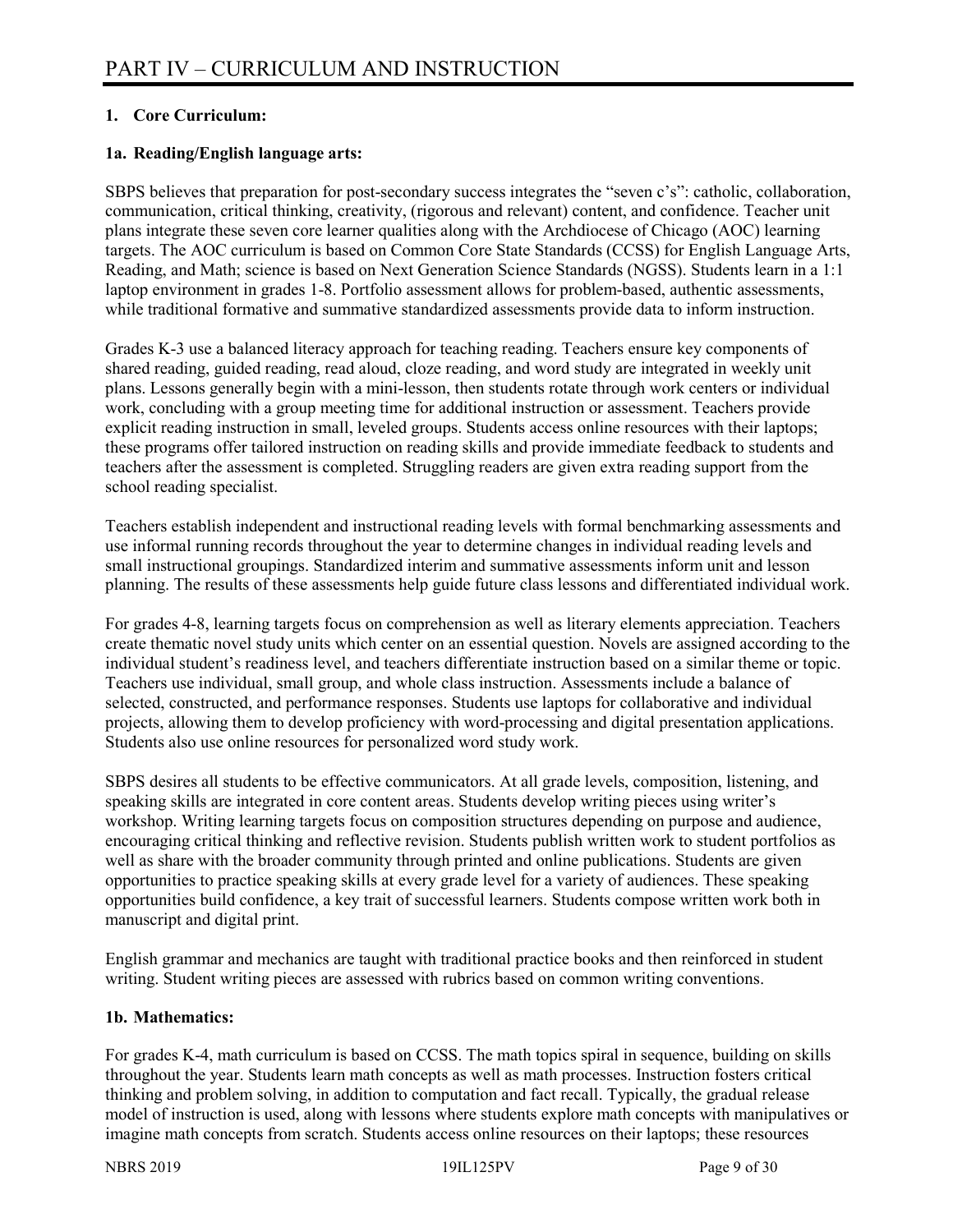provide instruction, skills practice, and authentic application experiences.

Grades 5-8 math curriculum prepares students for success in high school math. Spiraled homework sheets simultaneously review previous skills while introducing students to new and complex mathematical concepts. Clearly worded learning targets are listed on assessments, so students understand competencies they need to demonstrate. Students explore math tasks in small and large group settings. While homogenous grouping is used to provide appropriate levels of challenge to students, mixed-ability grouping is used to provide different perspectives and mathematical approaches to problems. Guided notes are used throughout the mathematics program to build strong foundation of skills. Online resources provide skill practice for each student and are individually assigned by teachers based on skills students need to develop.

Models and manipulatives are used to help students develop a deeper understanding of math concepts. Students engage in activities to notice, ponder, create, and solve their own mathematical problems based on real world situations. A capstone experience for graduating 8th graders draws students out into the community to apply mathematical and analytical skills.

Traditional progress checks are administered as well as authentic assessments, where students apply math skills to real-world situations. Daily formative assessments, such as exit slips and checklists, guide teacher decisions on instruction plans for future lessons as well as small groups used for enrichment and remediation. Interim and summative standardized assessment data also inform lesson plans and small instructional groups.

### **1c. Science:**

NGSS guide science units in grades K-8. Lessons integrate a hands-on inquiry approach whenever possible. High-interest content from online and hard copy resources are presented in various modalities such as visual, tactile, or audible. Science problems provide authentic challenges relevant to the child (e.g. in physical science, to move a child's bike up on a curb, use an incline plane). Students have opportunities to experiment in spaces designed for collaboration and scientific inquiry. In grades 3-5, students participate in the Young Inventors Fair, where projects are based on real-world problems for them to explore (e.g. build a new interactive game using the laws of physics).

Middle school science is presented with spiraling topics integrating more subject complexity. Topics include earth science, plate tectonics, weather, life science, genetics, physical science, and astronomy. Middle school electives include robotics, scientific investigations, bioengineering, and parasitology. These grade levels use problem-based inquiry science as well, with problem solving, data collection, data analysis, claim-evidence-reasoning writing, scientific method, and engineering design procedures. Outside resources are also provided, including current scientific research.

Instructional approaches help prepare the budding scientist with a combination of direct instruction, handson activities, labs, significant amounts of group work and discussion, as well as student presentations. In addition, assessments may be written based on lab activities or claim-evidence-reasoning to explain concepts and conclusions. Projects and authentic portfolio assessments are used in all grades. Interim and summative standardized tests also provide teachers additional data on student achievement in science.

At all grade levels, the following interventions are utilized and have been successful in reaching learners in this content area: extended time, guided notes, modified learning targets, extra tutoring, and tiered reading articles.

### **1d. Social studies/history/civic learning and engagement**

The SBPS social studies framework integrates the National Curriculum for Social Studies Standards published by the National Council for the Social Studies. The curriculum approach includes essential questions for exploration, as well as prescribes key knowledge concepts, skills, and products that ultimately allow students to demonstrate understanding.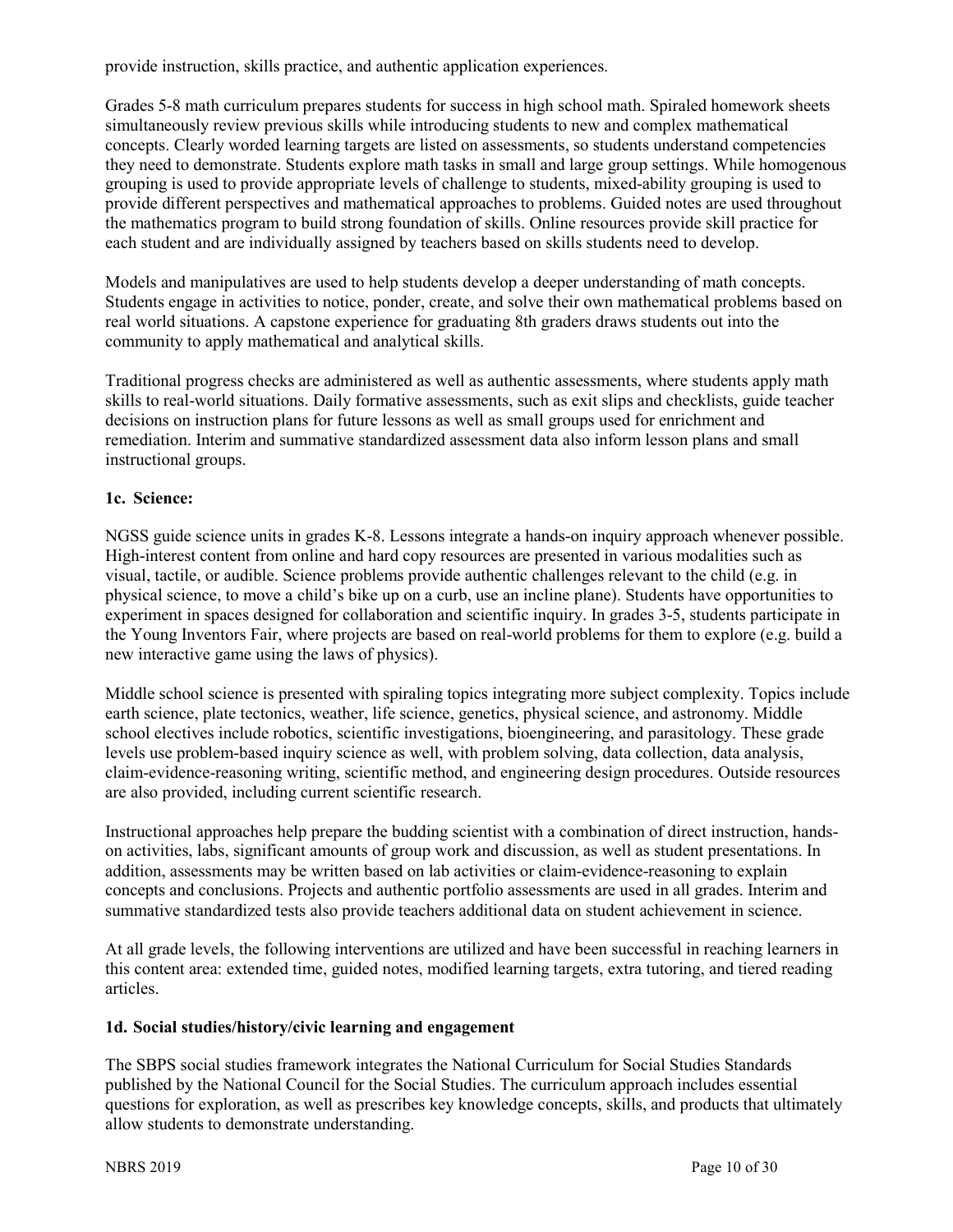SBPS students in grades K-5 explore concepts of citizenship, society, and communities. Information is presented in various modalities, and students record their learning in an interactive notebook with graphic organizer formats. With that information, students are guided to form conclusions and insights about social studies concepts. Opportunities for creative and authentic assessments allow students to demonstrate mastery of skills and key knowledge.

Grades 6-8 social studies integrates historical units of study from the beginning of civilization up to modern day history in the United States. Students practice an inquiry learning model through large and small group discussions. They also compose research papers and create digital presentations as culminating assessments. Instruction is differentiated by providing multiple presentation formats, as well as a variety of ways for students to demonstrate their gained knowledge. Students use laptops to access information, as well as create collaborative and individual projects. Teachers provide current event resources, and students practice making connections to the past and present.

In addition grades 6-8 students participate in Agora, a travel program where the world becomes the classroom. This social studies enrichment allows students to explore history related to a location, with students preparing all year for the ultimate week-long field trip. Sixth graders discover the diverse neighborhoods and history of Chicago; seventh graders learn about Illinois history with a journey to the state's capital, Springfield; eighth graders explore early-American history with a trip to Washington D.C. and Philadelphia. Students are assigned a specific topic and present on the topic when at the actual location.

At all grade levels, the following interventions are utilized and have been successful in reaching learners in this content area: extended time, guided notes, modified learning targets, extra tutoring, and tiered reading articles.

### **1e. For secondary schools:**

### **1f. For schools that offer preschool for three- and four-year old students:**

The SBPS pre-K curriculum is aligned with Illinois early learning standards. Students develop social, emotional, physical, and intellectual skills in order to arrive at kindergarten ready to learn. Additional enrichment includes music appreciation, Spanish, and physical education. Communal lunchtime provides pre-K students with the opportunity to explore healthy eating habits, practice socialization skills, and develop fine motor skills. Pre-K students engage in digital-free problem-solving STEM activities in the Wonder Lab. SBPS pre-K students are well prepared in pre-literacy skills as demonstrated by SBPS kindergarten assessments. They are also assessed through observation and anecdotal reports. Pre-K students engage in portfolio reflection and goal setting concepts.

### **2. Other Curriculum Areas:**

SBPS offers many opportunities for students to explore the creative process through the arts and enrichment courses. Students in grades K-5 participate in music classes three days a week for one trimester. Participating in vocal music promotes confidence and creative innovation. The Orff method allows students to learn musical concepts through student composition and collaborative performance. Starting in grade one, students may elect to join an optional strings class. Band is offered for grades 4-8. Strings, band, choir, drama, and dance are electives offered in middle school. Over 180 SBPS students participate in the band and strings programs.

The SBPS visual arts program fosters appreciation of the visual arts, as well as the creative process using various media. Students also learn about important artists and artwork. In the early developing years, students gain fine motor skills through many of the art activities. Students partake in hands-on creative experiences and many students have their artwork on display around the school. In the spring, most students are featured in the annual art show. Students in grades K-5 attend art class three days a week for one trimester. Students in grades 6-8 may choose fine art or digital art as a daily trimester elective.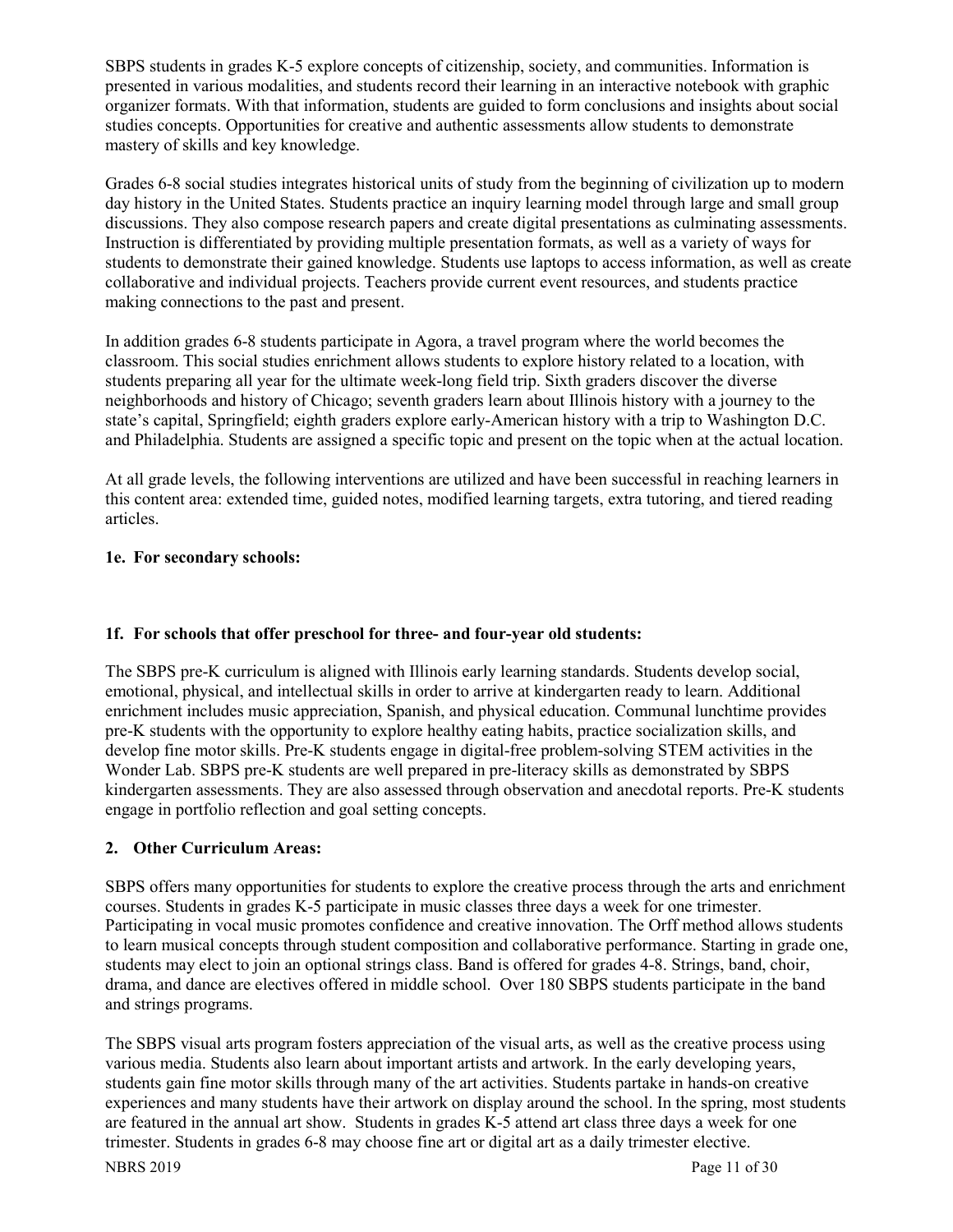All pre-K-8 students have physical education two times per week. SBPS uses the Illinois State Learning Standards for physical education. In grades K-5 there is a focus on movement skills, physical fitness, team building, health promotion, problem solving, communication and decision-making skills. In grades 6-8, units of study include team sports and wellness activities. SBPS students learn physical education concepts through a student-centered approach with an emphasis on team sports and fitness-wellness activities. Students use the assessment of fitness testing to analyze student physical improvement. With this data gathered throughout the year, students monitor health-related fitness components and may reflect on personal growth demonstrated with the student data.

SBPS students have world language study at least two days per week. Spanish is offered for grades pre-K-8. French is offered as an alternative to Spanish for grades 4-8. Approximately 30% of eligible students have elected to take French. The overarching goal of the SBPS world language program is for each student to be able to communicate confidently in the language of study at the appropriate level for the grade. Students gradually build a vast vocabulary base and a practical, conversational knowledge of the language. Teachers utilize a variety of assessments including oral and written assignments. Students use their laptops to practice vocabulary through engaging games and to create videos that demonstrate their speaking abilities. Students are assessed on all four modes of language: listening, speaking, reading, and writing.

In the STEM lab students are encouraged to think like engineers. With each project students use the engineering design process to find solutions to challenges and problems posed to them. This means that they identify a problem, brainstorm solutions, plan/design, test, and when necessary redesign/rebuild and test again. Students in grades K-5 attend STEM classes three times a week for one trimester. Middle school students may choose STEM electives like robotics or communication arts. This year approximately 30% of eligible students have chosen robotics as one of their electives. The STEM teacher also partners with general education teachers to provide year-long STEM activities that connect with core subject units.

SBPS houses two libraries with a library science certified instructor. The campus librarian instills a love of reading, shares a broad knowledge of authors, and provides resources for academic and personal interests. Students in K-5 visit the library once a week for the entire year. Students in grades 6-8 may visit the library as personally desired.

Although most digital application practice is integrated with general education subjects, there are additional media arts options at SBPS in the middle school curriculum. A digital video recording studio is accessible for students to create video projects for classes. Computer science is offered as an elective for middle school students to learn about the structure and mechanisms of how computers function.

Students in sixth grade take a "Bengal Prep" course two days a week for one trimester. This course teaches young adolescents executive functioning skills needed to be a successful learner. Executive function strategies and techniques are taught with a curriculum from Rush University NeuroBehavioral Center. Topics include classroom structure, materials management, time management, study strategies, goal setting, decision making, and learning strengths.

### **3. Special Populations:**

SBPS is committed to inclusion and meeting the needs of diverse learners. General education teachers working in partnership with inclusion facilitators provide the framework for each child to access the general education curriculum.

NBRS 2019 Page 12 of 30 General education teachers implement an inclusion classroom through proper unit planning, effective teaching strategies, and collaboration with other educators. The SBPS unit plan format used by teachers is based off of Patrick Schwartz's model for differentiation of instruction. Teachers plan for differentiation in conjunction with universal design principles. This format leads teachers to determine what learning targets ALL students need to learn, what MOST students will learn, and what SOME students will learn. This approach to unit planning guides teachers to provide learning opportunities to typical students as well as those who need enrichment or remediation. The unit design template also allows for teachers to plan for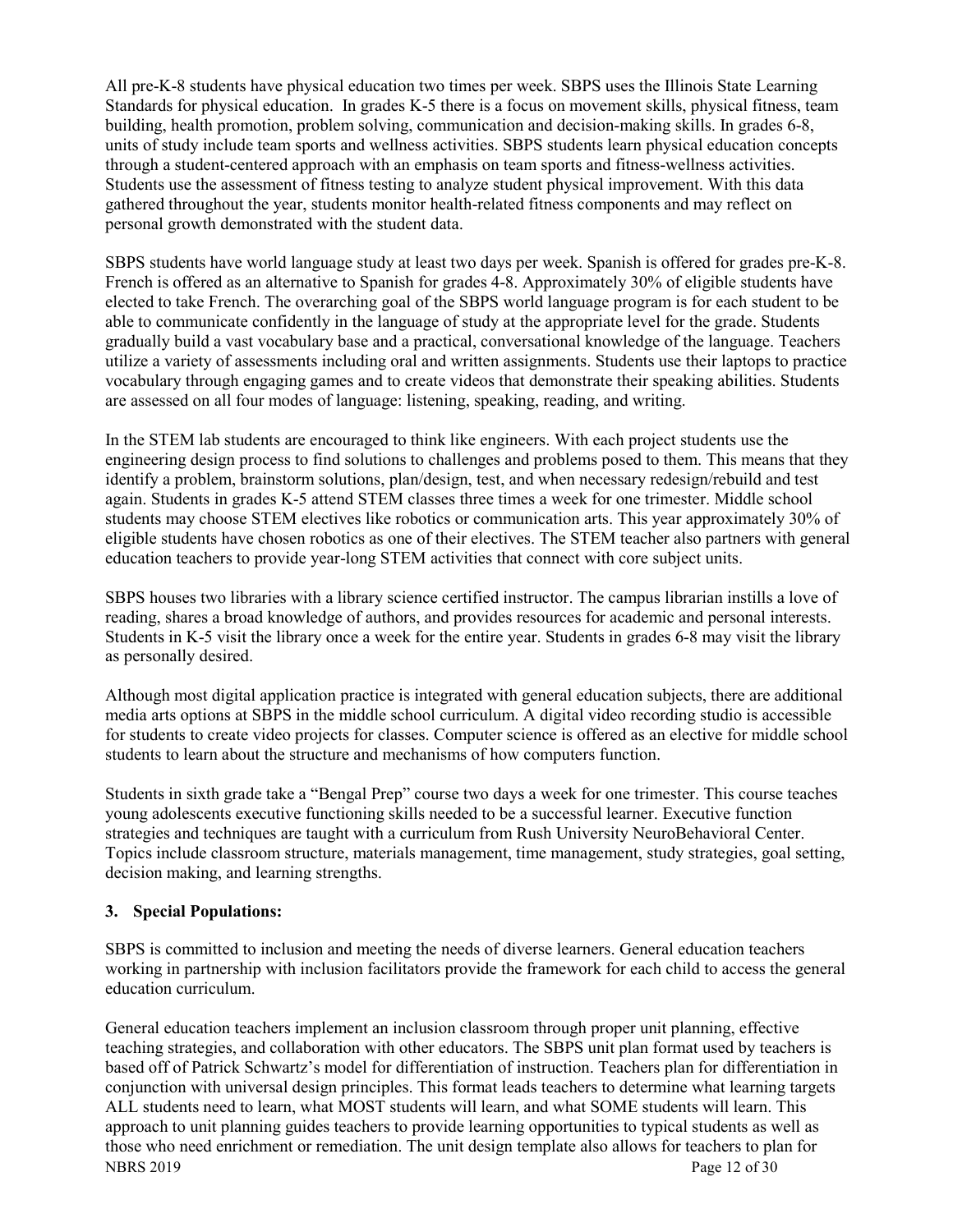various modalities of representation. Teachers intentionally plan as grade level or subject area teams, ensuring that this approach to differentiation is found in all SBPS classrooms.

Teachers also create an inclusive school when they collaborate with other educators beyond their grade level. The Response To Intervention (RTI) process has been successful in supporting students and identifying remediation strategies for teachers to employ. General educators collaborate with their peers when data or observations show that a student is at risk for failure. RTI teams suggest research-based interventions, and may help with conducting the direct interventions. After a period of attempts, data is analyzed and determinations are made if the intervention worked, or if further intervention is needed.

The SBPS inclusion program also supports students who have identified learning disabilities or need to be evaluated for learning disabilities. SBPS has a team of three inclusion facilitators who are special education teachers. The inclusion facilitators support students who have specific learning needs that require accommodations or modifications. Throughout each grade level, inclusion facilitators provide push-in support and testing accommodations for students in whole group, small group, or one-on-one settings. The level of support varies depending on the needs of the students. In addition, the inclusion facilitators regularly collaborate with teachers and parents to ensure student progress throughout the year.

The inclusion team manages confidential information throughout evaluations and creates appropriate plans that identify accommodations and modifications to use in the classroom. These plans provide the framework on how to support the student in the classroom. Additionally, inclusion facilitators coordinate various outside specialists who provide supplemental services to students. These third party providers include speech pathologists, occupational therapists, tutors, special education teachers, behavioral therapists, doctors, etc. SBPS inclusion education uses a team approach to ensure student success.

In addition to inclusion facilitators, SBPS also has a reading specialist on staff. The reading specialist supports emerging readers in grades K-3, with the idea that early intervention will help with growth in reading skills. Additionally, the reading specialist provides professional training and coaching to reading teachers.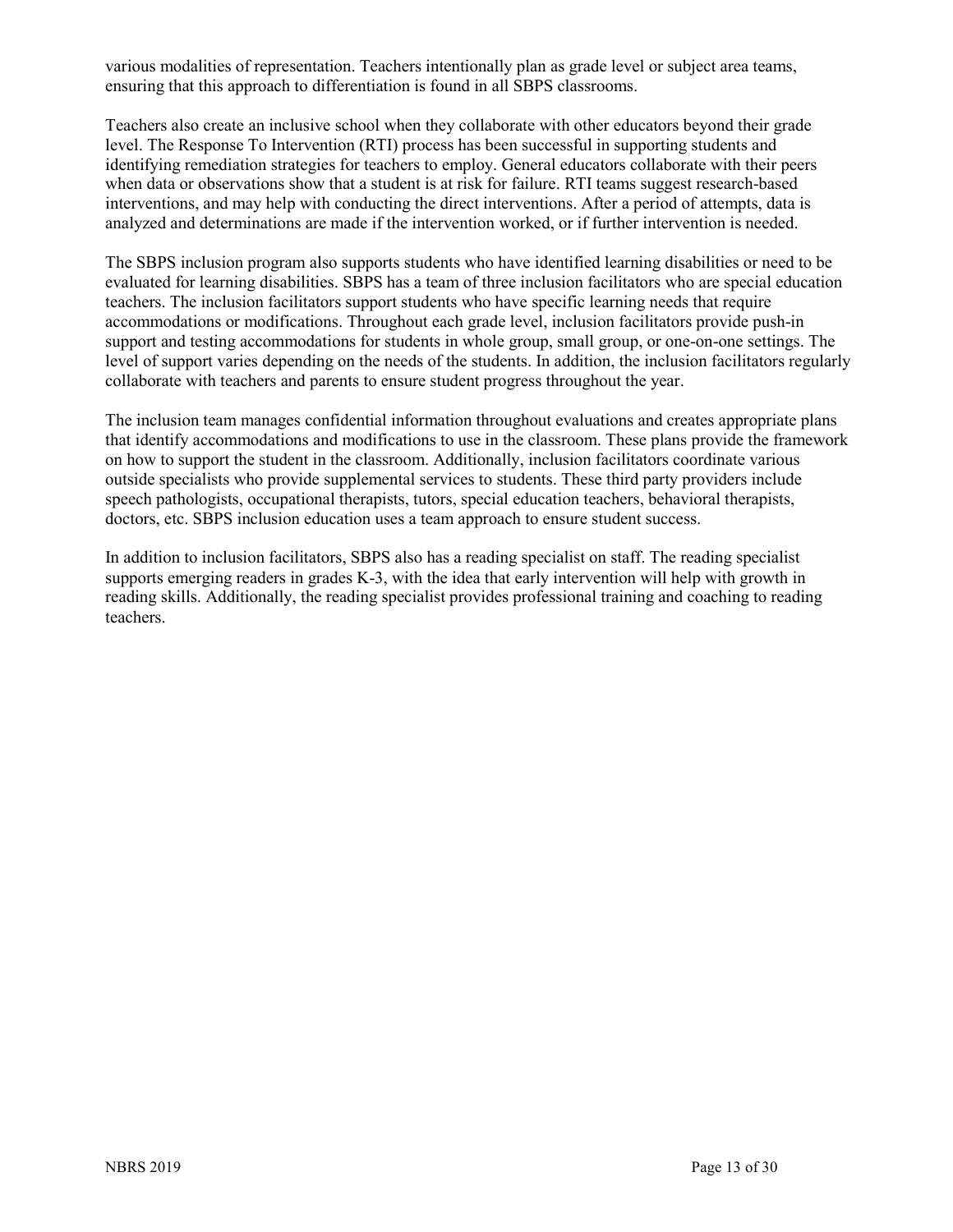### **1. School Climate/Culture:**

SBPS creates a culture that celebrates academic achievement, Catholic values, and the gifts and talents of each student. SBPS students are taught to recognize and respect the dignity of all people, first showing respect for oneself, and then for others.

SBPS students are reflective learners. Each student maintains a portfolio of academic work that shows growth or mastery. Students reflect on their learning, self-assessing their product before the teacher completes the corresponding assessment rubric. With this reflection, students take ownership of their learning and build capacity to set and accomplish goals.

In order to create a positive learning environment, SBPS uses the Positive Behavioral Intervention and Supports (PBIS) model. Students benefit from a consistent and positive environment, as they strive to be respectful, ready, responsible, and safe. Elementary students are recognized as "Benny's Best" for showing consistent positive behavior or significant growth in a personal area. The middle school acknowledges positive behaviors with a merit system, which recognizes students who model the school mission to learn fearlessly, serve joyfully, and lead responsibly.

Classroom teachers incorporate social-emotional learning intentionally in the daily class schedule. For example, the intermediate grade teams form weekly student groups specifically targeting social-emotional concepts known as "Feeling Fine Time." Students create a list of concerns or observations that they notice in their classrooms or school. From there, mini-lessons are created based off of these observations. Minilessons include showing and modeling self-awareness, recognizing facial expressions, and responding to a student's request for help.

As indicated in the annual year-end survey, a majority of SBPS faculty feel supported by administration. Administrators maintain open lines of communication with all school employees. Faculty and staff are given time to reflect on school accomplishments and challenges, and given opportunities to share feedback with administrators in various formats (e.g. team, individual, survey). Teachers are invited to present on professional topics to their peers or community, building a culture of life-long learners among the faculty. Also appreciated by teachers are the simple tokens of gratitude, such as staff spirit shirts and Spirit Wear (jeans) Fridays. An active Faculty Life committee organizes potlucks, gift exchanges, and the Employee of the Month campaign where employees are nominated by co-workers. The Home and School Association (HSA) leads efforts to honor teachers through awarding teacher grants, stocking the lounge with snacks, and hosting a full month of teacher appreciation activities. These gifts of gratitude demonstrate that teachers are appreciated for the important role they play.

### **2. Engaging Families and Community:**

The success of SBPS is made possible by the strong community of supportive stakeholders who champion the educational growth of the students. Effective communication is a key strategy for engaging the community. Each school year, SBPS sends out a survey to the school community to learn of both successes and areas needing improvement. The annual report is published in the fall, and a State of the School document is shared in the spring. Feedback from parent surveys is featured in these two publications. Overwhelmingly, parents agree that communication from the school is timely and informative. This includes the "Buzz," a weekly, electronic newsletter that outlines upcoming events, and also gives information on policy decisions and important matters of the school. The Buzz is also used to celebrate successes of students, parents, and other community members as it relates to school programs and goals.

Teachers play a valuable role in creating a strong community. Teachers partner with parents in educating students, therefore teachers keep two-way communication open via email, weekly grade-specific newsletters, and postings on school communication portals. Parent-teacher conferences, held mid-trimester, allow teachers and parents to assist struggling students well in advance of the end of the marking period.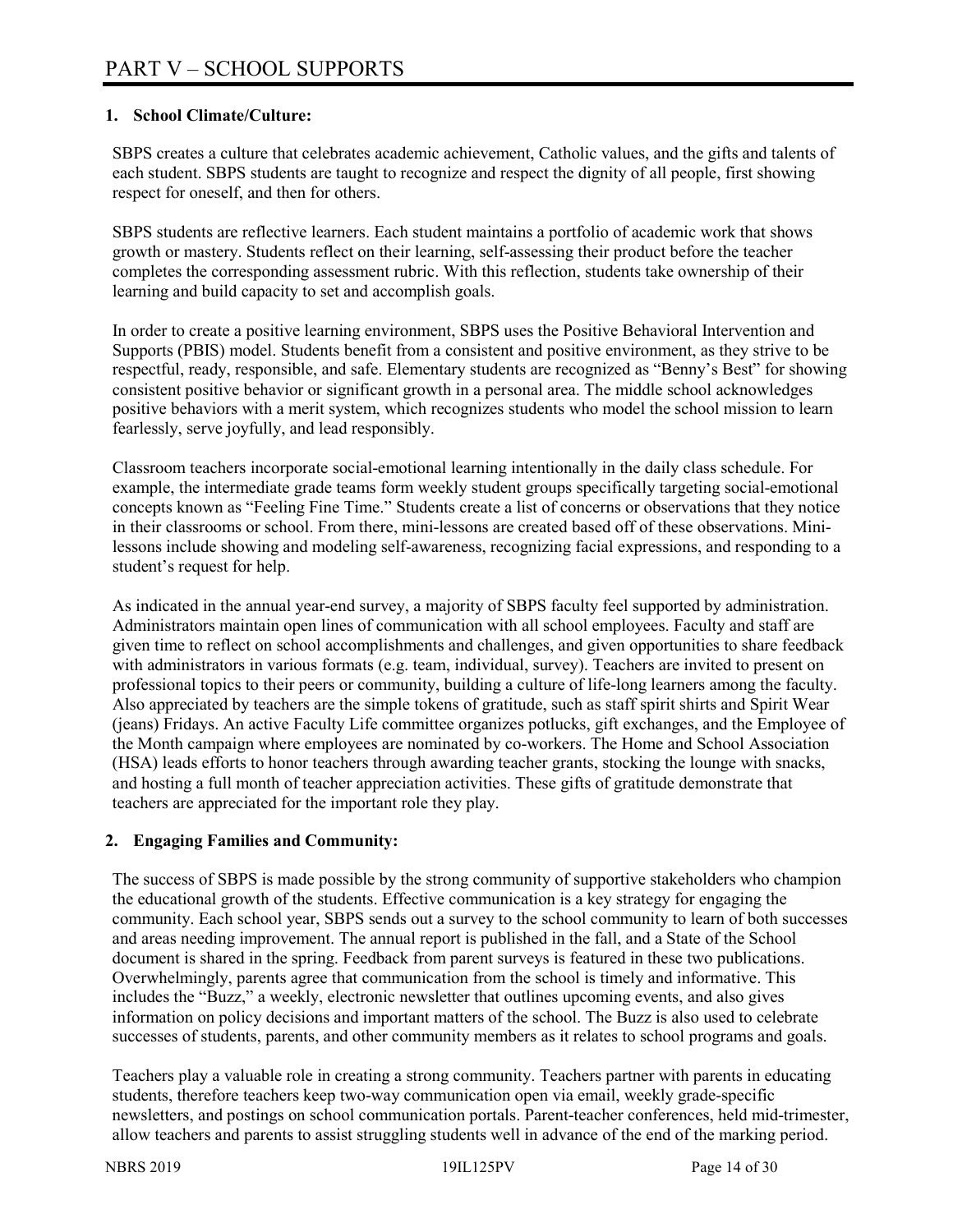SBPS creates opportunities for parents to build positive relationships with each other and the school. The school administration hosts parent coffees where school improvements, plans, and achievements are shared. The HSA offers parent education workshops and social events that nurture parent and community relationships. The HSA hosts 24 events and manages 580 parent volunteers, generating over 10,000 volunteer hours each school year.

SBPS also celebrates student accomplishments with concerts, performances, and academic fairs. The SBPS orchestra and choir perform at both Christmas and spring concerts. The SBPS drama club performs plays for the community. Students showcase innovative learning at the Young Inventors Fair, Curriculum Night, and Portfolio Night.

Through partnership with St. Benedict Parish, SBPS students and families are involved in a variety of events that benefit the community including holiday meals for the homeless, food drives, outreach service for elderly neighbors, and sponsoring community-building events such as outdoor festivals and a holiday craft fair.

SBPS partners with colleges and universities to enhance student learning. SBPS is a professional development partner with Loyola University. Professors from Loyola University are available to offer professional development to faculty. In turn, SBPS faculty mentor student interns from Loyola, which allows the SBPS faculty to reflect and improve their own practice. SBPS also recently partnered with DeVry University to improve its technology infrastructure. Through this partnership, SBPS was able to create a future-ready IT system and is now fully capable of delivering the resources needed to support a 1:1 laptop environment.

### **3. Professional Development:**

The approach to professional development at SBPS focuses on the whole teacher, recognizing that successful educators need to develop a wide range of capacities which reflect the multi-faceted responsibilities related to the profession. In order to meet the needs of the whole teacher, the SBPS approach is collaborative, reflective, and ongoing.

A reflective approach is an essential component of individualized teacher professional development, while collectively working on school improvement goals. Administrators and teacher teams review data gathered from standardized and classroom assessments to determine areas of strength and areas in need of improvement. With this information, school improvement goals and educator training topics are decided. For example, after reflecting on reading test scores, SBPS decided to hire a reading specialist to support teacher reading instruction. In grade level teams, teachers made adjustments to their unit planning and reading comprehension strategies. Individual teachers also received personalized coaching in the classroom. As a result of these changes, students show improved growth in reading achievement compared to last year's cohort.

Administrators and teachers use Charlotte Danielson's Framework for Teaching with a corresponding interactive computer program to conduct teacher observations and evaluations. Administrators regularly meet with teachers to share classroom observation insights and discuss further areas for growth. These discussions are based on reflective practice and personal goal setting.

Professional development at SBPS is also collaborative. Teachers are encouraged to attend workshops in teacher teams so they have a shared learning experience. Administrators provide teacher teams release time to review workshop content and integrate components into their classrooms. Teachers collaborate by providing mini-workshops for each other on areas that align with school improvement goals. In addition to grade level partnership, SBPS teachers also engage in content area collaboration. For example, writing teachers designed an assessment rubric for expository writing, used it to assess student writing pieces, and then joined together afterwards to reflect on the rubric's effectiveness. Ultimately, these professional discussions on teaching and assessing writing, led SBPS to improve standardized test scores from "close" to "ready" on the 2017 ACT Aspire Assessment results.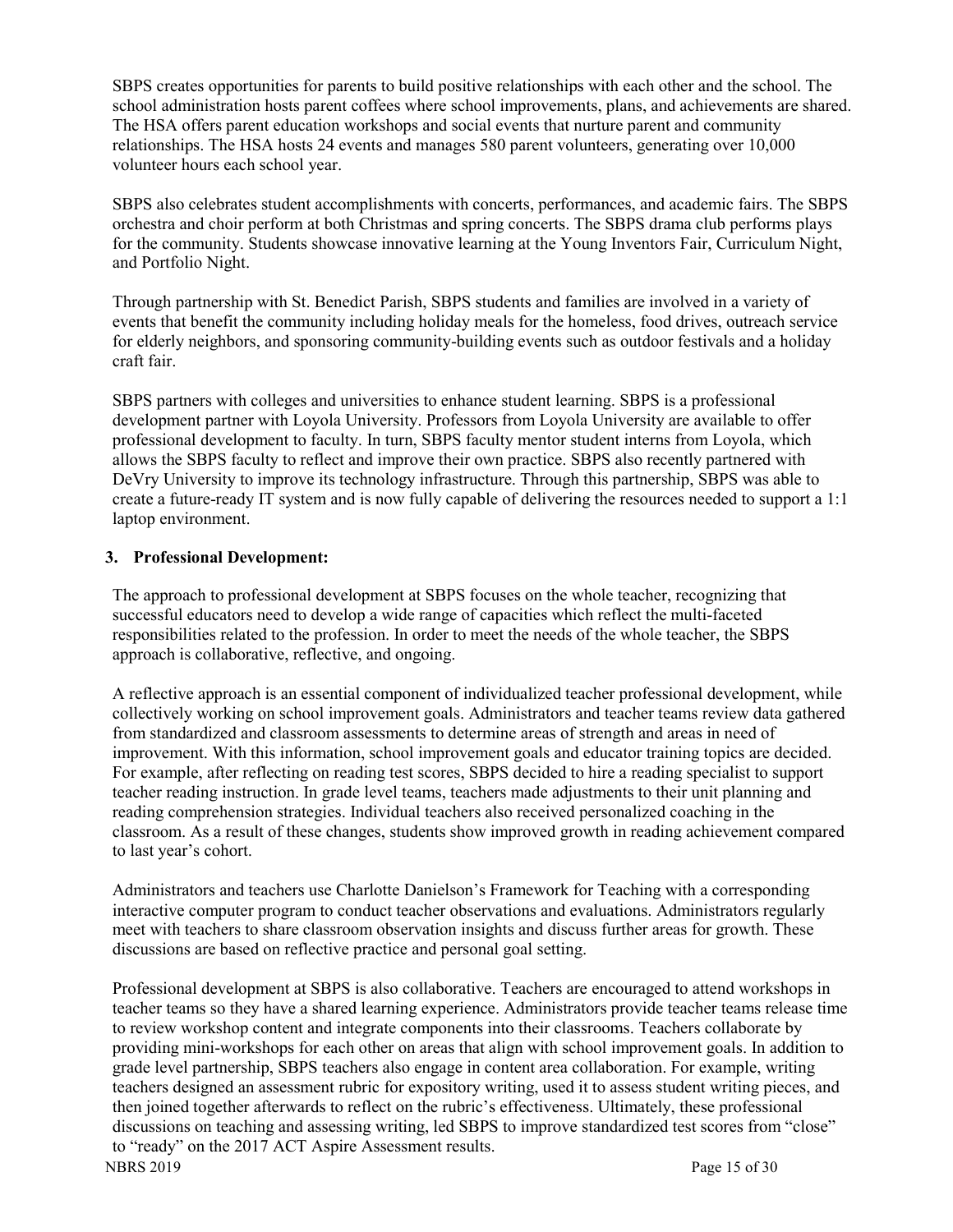Professional development at SBPS is ongoing. In addition to dedicating 10 full days to professional development each school year, the school calendar also provides for 90 minutes of professional development each Tuesday. Administrators assign professional development topics, activities, and tasks on these Tuesdays based on professional development needs. Teams of teachers are given time to plan, implement, share, and evaluate their professional learnings according to school improvement goals. Further, school administration hires substitute teachers so that teacher teams have release time for peercoaching, peer-observation, school visitations, and collaborative professional work.

### **4. School Leadership:**

The head of parish school (HOPS) is the head school administrator who ensures the mission of the school is protected and championed in all aspects of the program. The current HOPS achieves this through a distributive leadership model by creating teams of individuals with different skillsets and experiences to address school improvement goals. These teams work toward a shared mission to inspire and sustain a schoolwide culture of learning and excellence. Leadership teams are compromised of many teachers and other stakeholders, so there are many perspectives represented in their decisions.

The HOPS bases mission-driving decisions on what is best for students. Stakeholders are invited to provide input as well as share talents to help the school reach its goals. Challenges and conflicts are resolved while preserving the dignity and respect of all parties. Students, parents, and employees are valued members of the community who are treated equally and compassionately.

SBPS benefits from an administrative team who shares the same leadership philosophy. In addition to the HOPS, there is a head of upper school and a head of lower school. These assistant administrators focus on specific grade level needs of students, faculty, and families. The head of lower school oversees daily operations for grades pre-K-3. The head of upper school oversees grades 4-8. The director of inclusion leads the inclusion program grades pre-K-8. The director of technology ensures the school's technology infrastructure is operating in a manner that supports teacher instruction and student learning.

Teachers are part of this distributive leadership model as well. Each grade level has a unit lead who meets with administration on a regular basis. Teachers lead academic committees which benefit student learning. The school improvement leadership team (SILT) is a diverse group of professionals including community members, administrators, and educators. The SILT meets monthly to explore broad school vision topics and recently contributed input on the model and tools selected for the school's 1:1 technology initiative. Teachers of SILT were invited to tour other schools employing effective practices. With this collaborative experience, the decision for the school's 1:1 program was well-informed and addressed the needs of SBPS students.

The school advisory board plays an active leadership role in the school community. The school advisory board meets monthly with the school administration team and provides governance over school operations in an advisory capacity.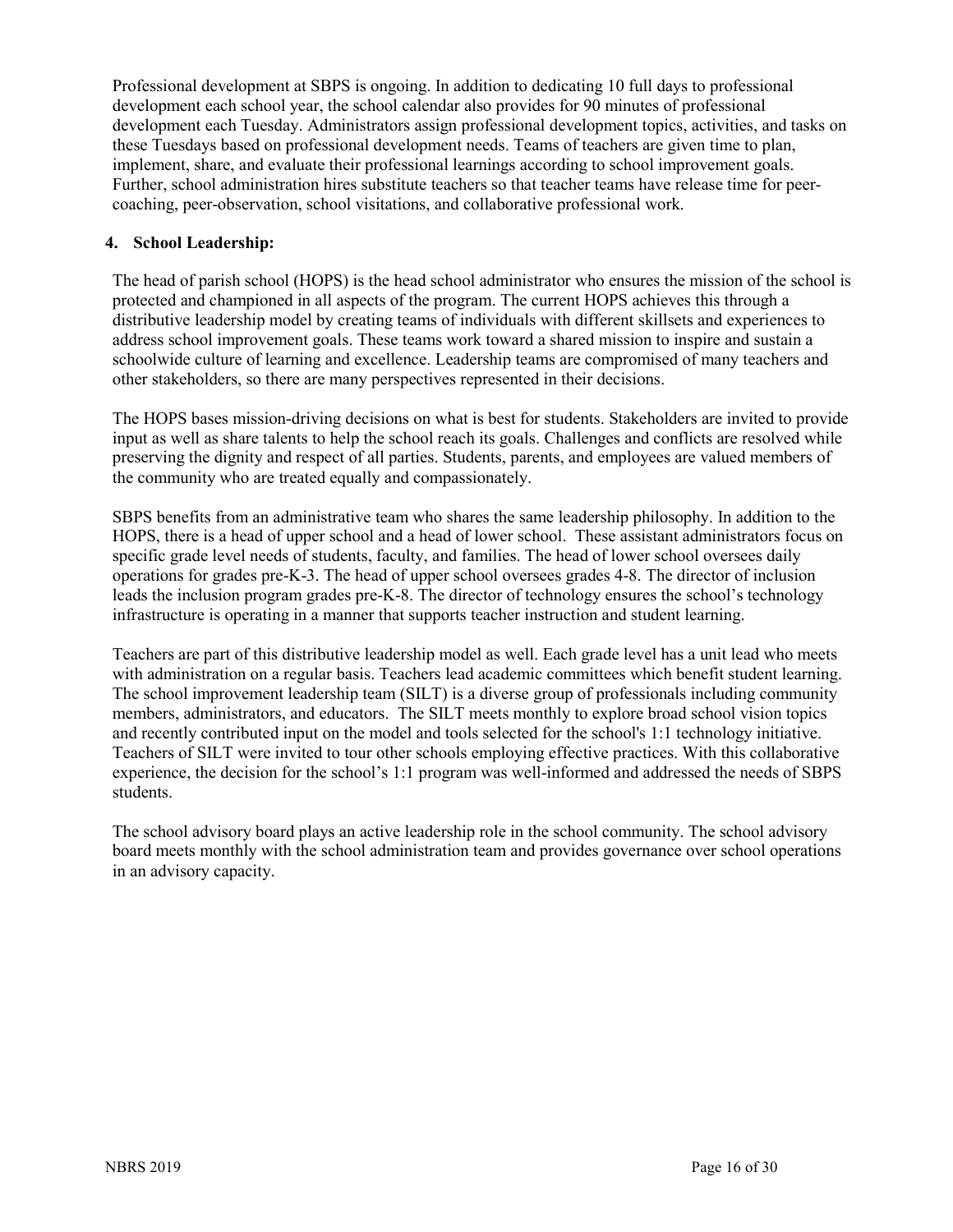"Our passion is the best possible you." This SBPS tagline reflects the mindset of inclusion education, which has been the most instrumental practice to the school's success. The SBPS community believes that each student has the right to learn in a caring community where the dignity of each person is valued. Faculty, staff, students, and parents are educated regularly on the school's inclusion philosophy.

Each year during teacher orientation, the faculty revisits inclusion principles and learns new ways to build inclusive classrooms. Teacher teams meet regularly throughout the year to share strategies on how to best educate diverse learners. Inclusion facilitators meet with individual students and their parents to explain how students may advocate for their unique learning needs. SBPS hosts "Inclusion Parent Coffees" to allow parents of students with special needs to share experiences and strategies for home support. Athletic coaches are taught to welcome student athletes of all abilities on their teams and are expected to honor the learning needs of each team member. The school advisory board integrates inclusion education into annual school goals. The SBPS community shares in the promotion, implementation, and evaluation of the inclusion philosophy. Thus, inclusion has become truly interwoven in the fabric of the whole school program, from academic programs to extra-curricular programs to governance. Due to the collaborative efforts of stakeholders to support the inclusion philosophy, SBPS has achieved consistent academic success in all content areas as demonstrated through standardized test scores and student portfolios.

With SBPS's inclusion education, all students are provided opportunities to develop their gifts and know they are valued members of the community. In general education classes, teachers use strategies to address various student learning modalities and present content in engaging ways where all students have access to learning targets. Additionally, elective and enrichment courses in fine arts, performing arts, and core content areas provide all students a variety of opportunities to achieve and succeed. Student achievements are celebrated during assemblies, concerts, physical contests, and academic fairs. SBPS uses these opportunities to demonstrate that each student has something positive to contribute to the broader community. The inclusion education program has done more than just increase standardized test scores. Since the adoption of inclusion, student discipline reports have decreased and student surveys report an increase in school experience satisfaction.

SBPS is a transformed school community based on Catholic social justice principles that provide the foundation for its inclusion philosophy. Meeting the unique educational needs of all students through inclusion education is the hallmark of SBPS.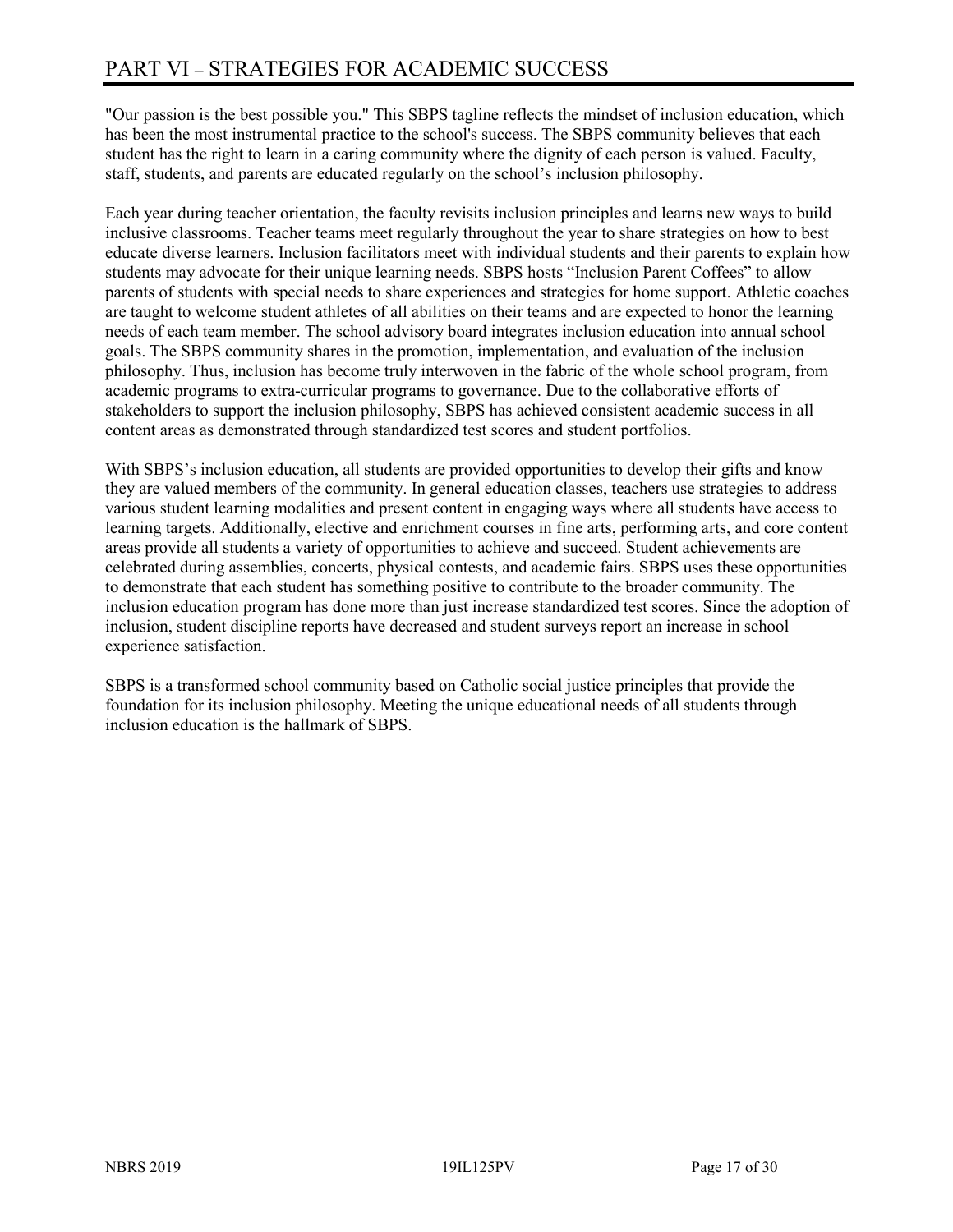# PART VII – NON-PUBLIC SCHOOL INFORMATION

1. Non-public school association(s): Catholic

Identify the religious or independent associations, if any, to which the school belongs. Select the primary association first.

|    | 2. Does the school have nonprofit, tax-exempt $(501(c)(3))$ status?                                    | $Yes\ X$ | No. |
|----|--------------------------------------------------------------------------------------------------------|----------|-----|
| 3. | What is the educational cost per student?<br>(School budget divided by enrollment)                     | \$8510   |     |
|    | 4. What is the average financial aid per student?                                                      | \$220    |     |
| 5. | What percentage of the annual budget is devoted to<br>scholarship assistance and/or tuition reduction? | $4\%$    |     |
| 6. | What percentage of the student body receives<br>scholarship assistance, including tuition reduction?   | 7%       |     |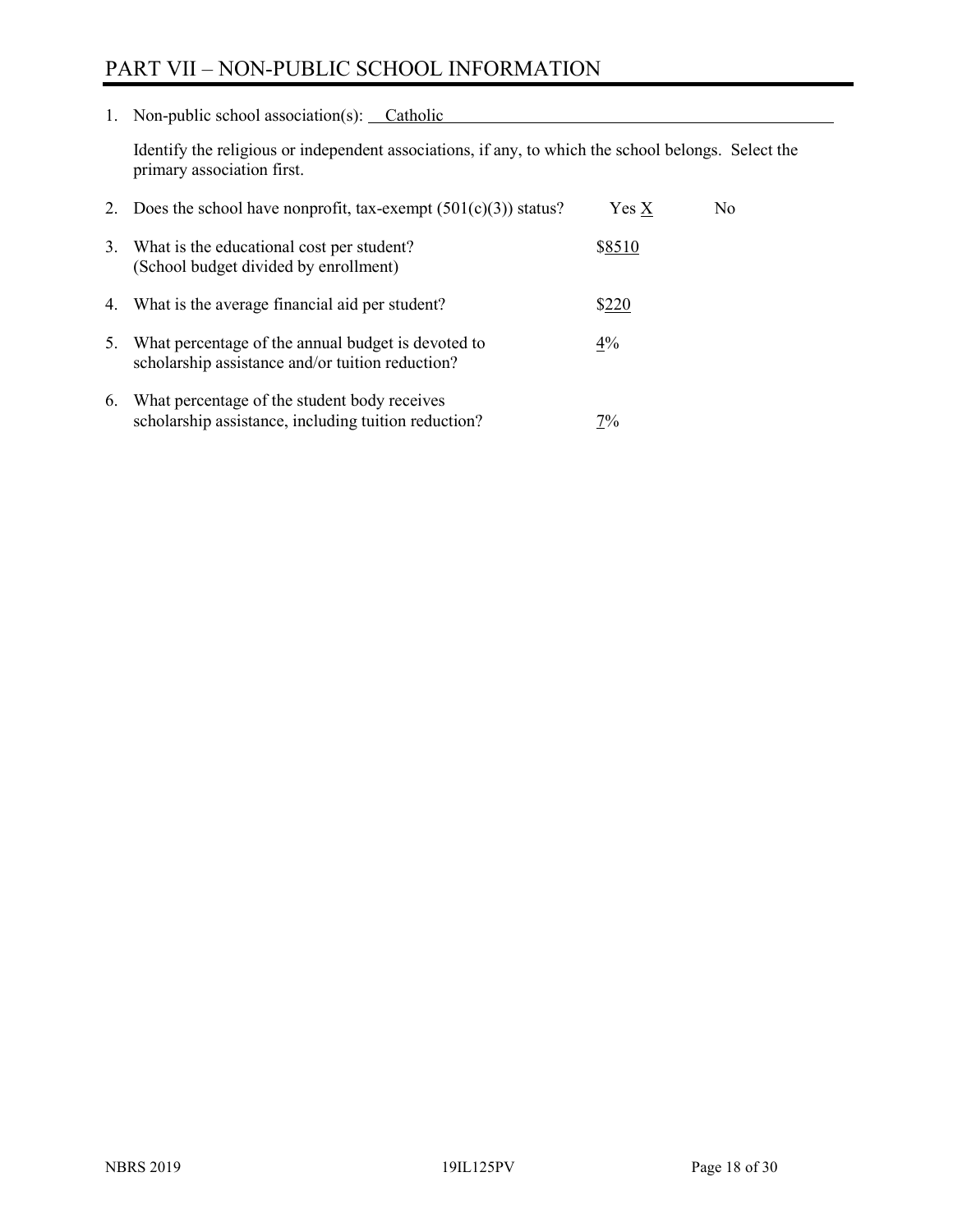# PART VIII – ASSESSMENT RESULTS FOR NORM-REFERENCED TESTS

### **REFERENCED BY NATIONAL NORMS**

**Subject:** Math **Test:** ACT Aspire **Grade:** 3 **Edition/Publication Year:** 2018 **Publisher:** ACT, Inc. **Scores are reported here** 

**as:** Scaled scores

| School Year                                | 2017-2018 |
|--------------------------------------------|-----------|
| Testing month                              | Apr       |
| <b>SCHOOL SCORES</b>                       |           |
| Average Score                              | 416       |
| Number of students tested                  | 77        |
| Percent of total students tested           | 98.72     |
| Number of students alternatively assessed  | $\theta$  |
| Percent of students alternatively assessed | $\theta$  |
| <b>SUBGROUP SCORES</b>                     |           |
| 1. Other 1                                 |           |
| Average Score                              |           |
| Number of students tested                  |           |
| 2. Other 2                                 |           |
| Average Score                              |           |
| Number of students tested                  |           |
| 3. Other 3                                 |           |
| Average Score                              |           |
| Number of students tested                  |           |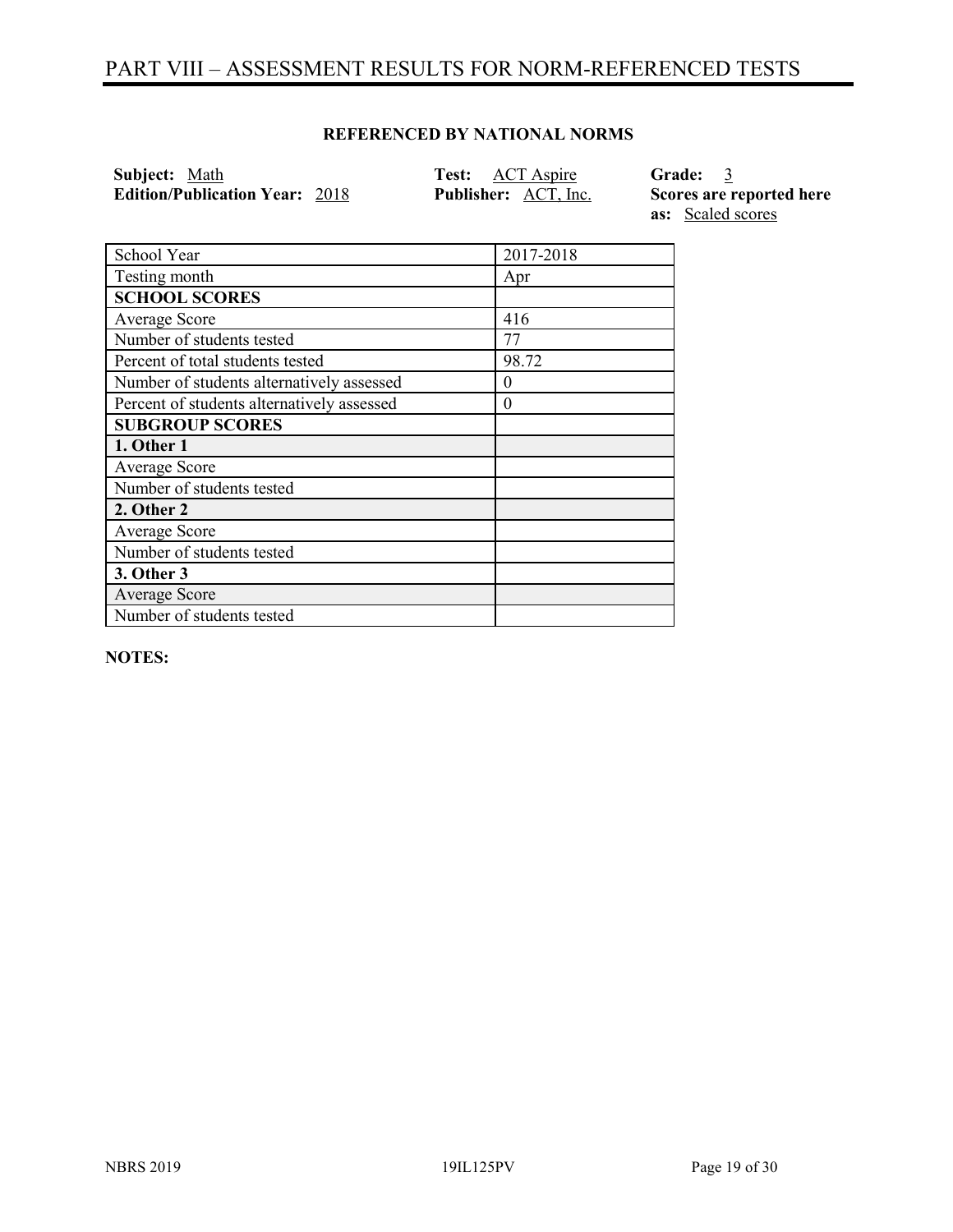| Subject: Math                         | <b>Test:</b> ACT Aspire     | Grade: 4                 |
|---------------------------------------|-----------------------------|--------------------------|
| <b>Edition/Publication Year: 2018</b> | <b>Publisher:</b> ACT, Inc. | Scores are reported here |
|                                       |                             | <b>as:</b> Scaled scores |

School Year 2017-2018 Testing month Apr **SCHOOL SCORES** Average Score 420<br>
Number of students tested 78 Number of students tested Percent of total students tested 100 Number of students alternatively assessed 0 Percent of students alternatively assessed 0 **SUBGROUP SCORES 1. Other 1** Average Score Number of students tested **2. Other 2** Average Score Number of students tested **3. Other 3** Average Score Number of students tested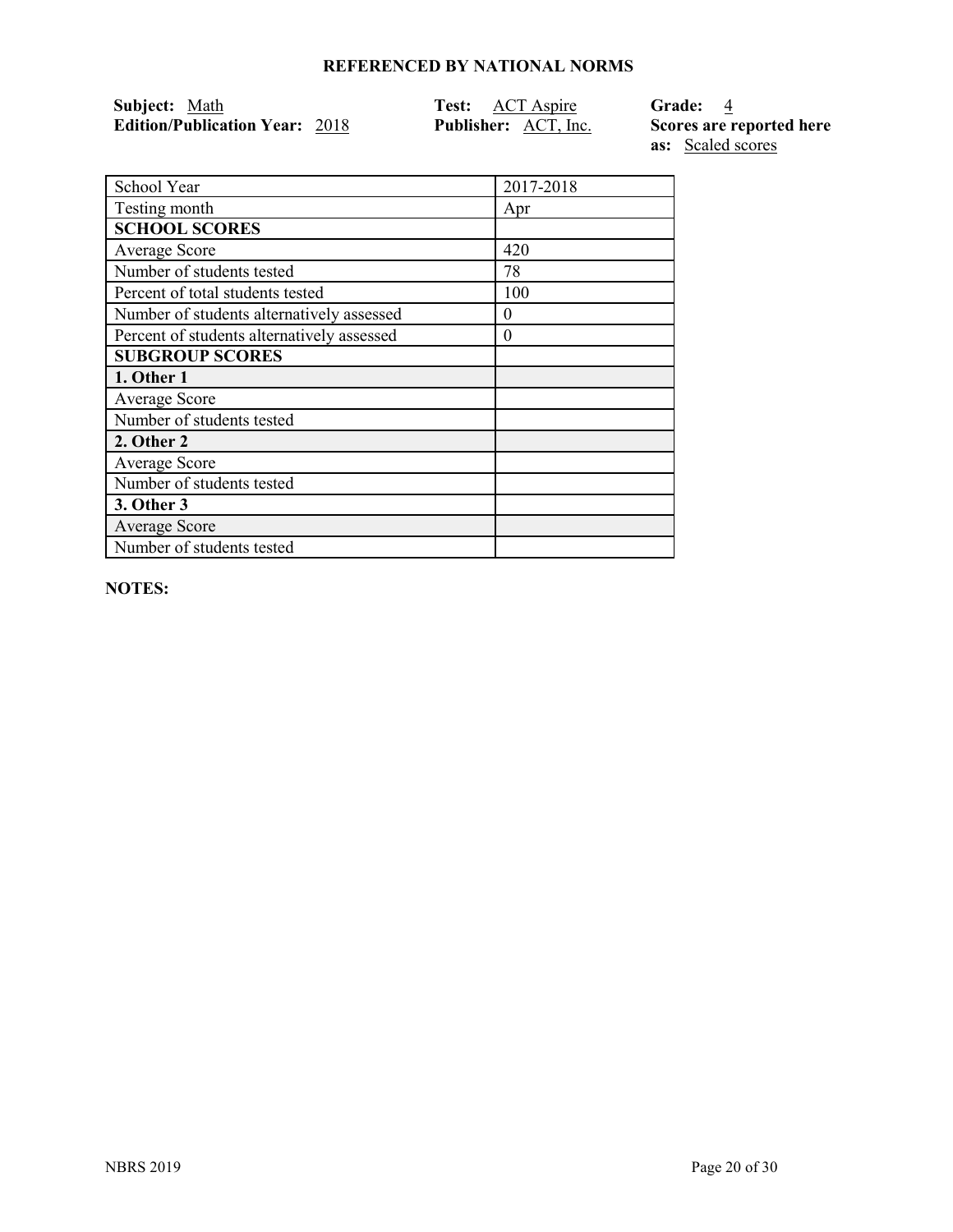| Subject: Math                         | <b>Test:</b> ACT Aspire     | Grade: 5                 |
|---------------------------------------|-----------------------------|--------------------------|
| <b>Edition/Publication Year: 2018</b> | <b>Publisher:</b> ACT, Inc. | Scores are reported here |
|                                       |                             | <b>as:</b> Scaled scores |

| School Year                                | 2017-2018 |
|--------------------------------------------|-----------|
| Testing month                              | Apr       |
| <b>SCHOOL SCORES</b>                       |           |
| <b>Average Score</b>                       | 423       |
| Number of students tested                  | 56        |
| Percent of total students tested           | 100       |
| Number of students alternatively assessed  | $\theta$  |
| Percent of students alternatively assessed | $\theta$  |
| <b>SUBGROUP SCORES</b>                     |           |
| 1. Other 1                                 |           |
| Average Score                              |           |
| Number of students tested                  |           |
| 2. Other 2                                 |           |
| <b>Average Score</b>                       |           |
| Number of students tested                  |           |
| <b>3. Other 3</b>                          |           |
| Average Score                              |           |
| Number of students tested                  |           |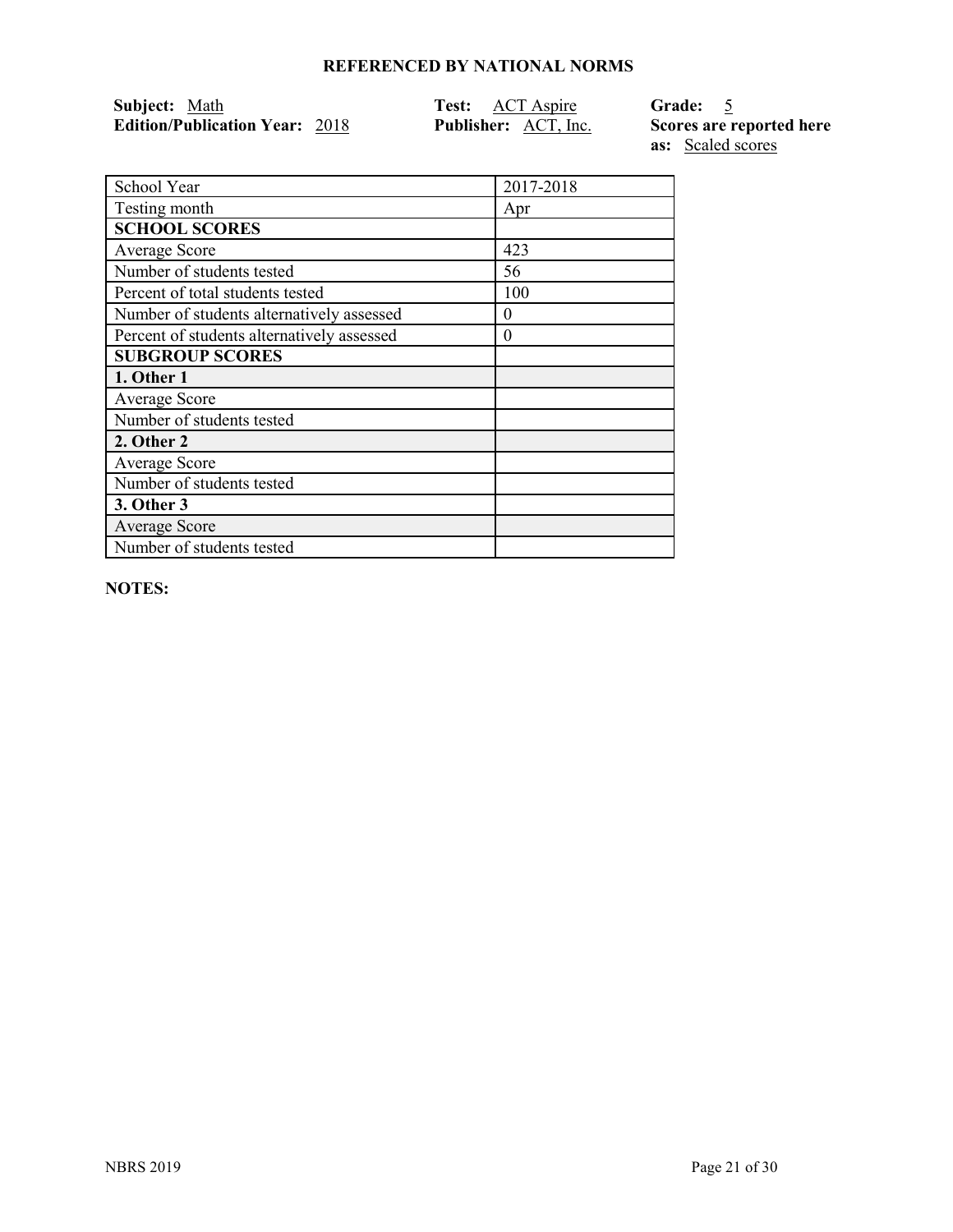| Subject: Math                         | Test: ACT Aspire            | Grade: 6                 |
|---------------------------------------|-----------------------------|--------------------------|
| <b>Edition/Publication Year: 2018</b> | <b>Publisher:</b> ACT, Inc. | Scores are reported here |

**as:** Scaled scores

| School Year                                | 2017-2018 |
|--------------------------------------------|-----------|
| Testing month                              | Apr       |
| <b>SCHOOL SCORES</b>                       |           |
| Average Score                              | 426       |
| Number of students tested                  | 44        |
| Percent of total students tested           | 100       |
| Number of students alternatively assessed  | $\theta$  |
| Percent of students alternatively assessed | $\theta$  |
| <b>SUBGROUP SCORES</b>                     |           |
| 1. Other 1                                 |           |
| Average Score                              |           |
| Number of students tested                  |           |
| 2. Other 2                                 |           |
| <b>Average Score</b>                       |           |
| Number of students tested                  |           |
| 3. Other 3                                 |           |
| <b>Average Score</b>                       |           |
| Number of students tested                  |           |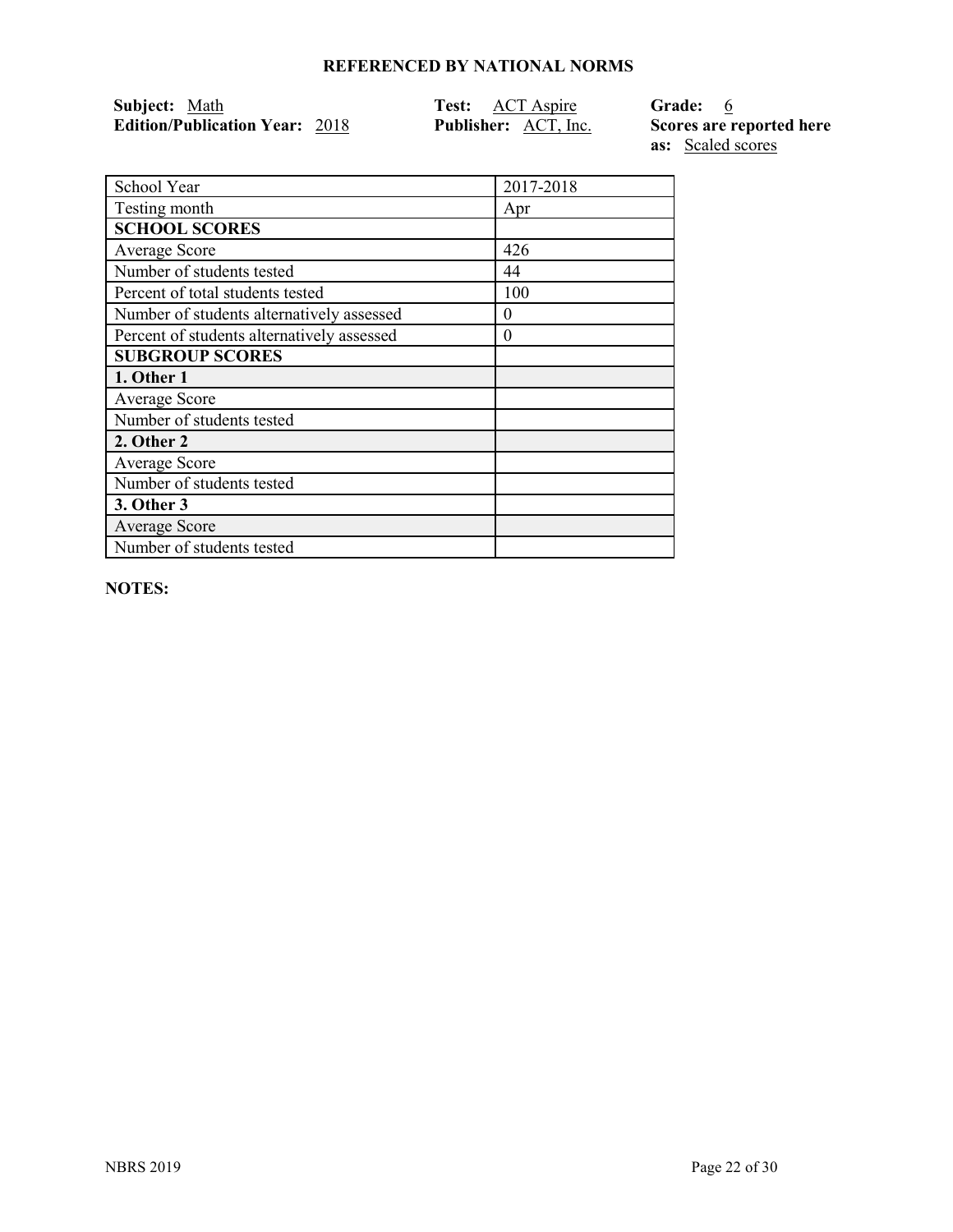| Subject: Math                         | Test: ACT Aspire            | <b>Grade:</b>            |
|---------------------------------------|-----------------------------|--------------------------|
| <b>Edition/Publication Year: 2018</b> | <b>Publisher:</b> ACT, Inc. | Scores are reported here |

**as:** Scaled scores

| School Year                                | 2017-2018 |
|--------------------------------------------|-----------|
| Testing month                              | Apr       |
| <b>SCHOOL SCORES</b>                       |           |
| Average Score                              | 427       |
| Number of students tested                  | 61        |
| Percent of total students tested           | 100       |
| Number of students alternatively assessed  | $\theta$  |
| Percent of students alternatively assessed | $\theta$  |
| <b>SUBGROUP SCORES</b>                     |           |
| 1. Other 1                                 |           |
| Average Score                              |           |
| Number of students tested                  |           |
| 2. Other 2                                 |           |
| Average Score                              |           |
| Number of students tested                  |           |
| 3. Other 3                                 |           |
| <b>Average Score</b>                       |           |
| Number of students tested                  |           |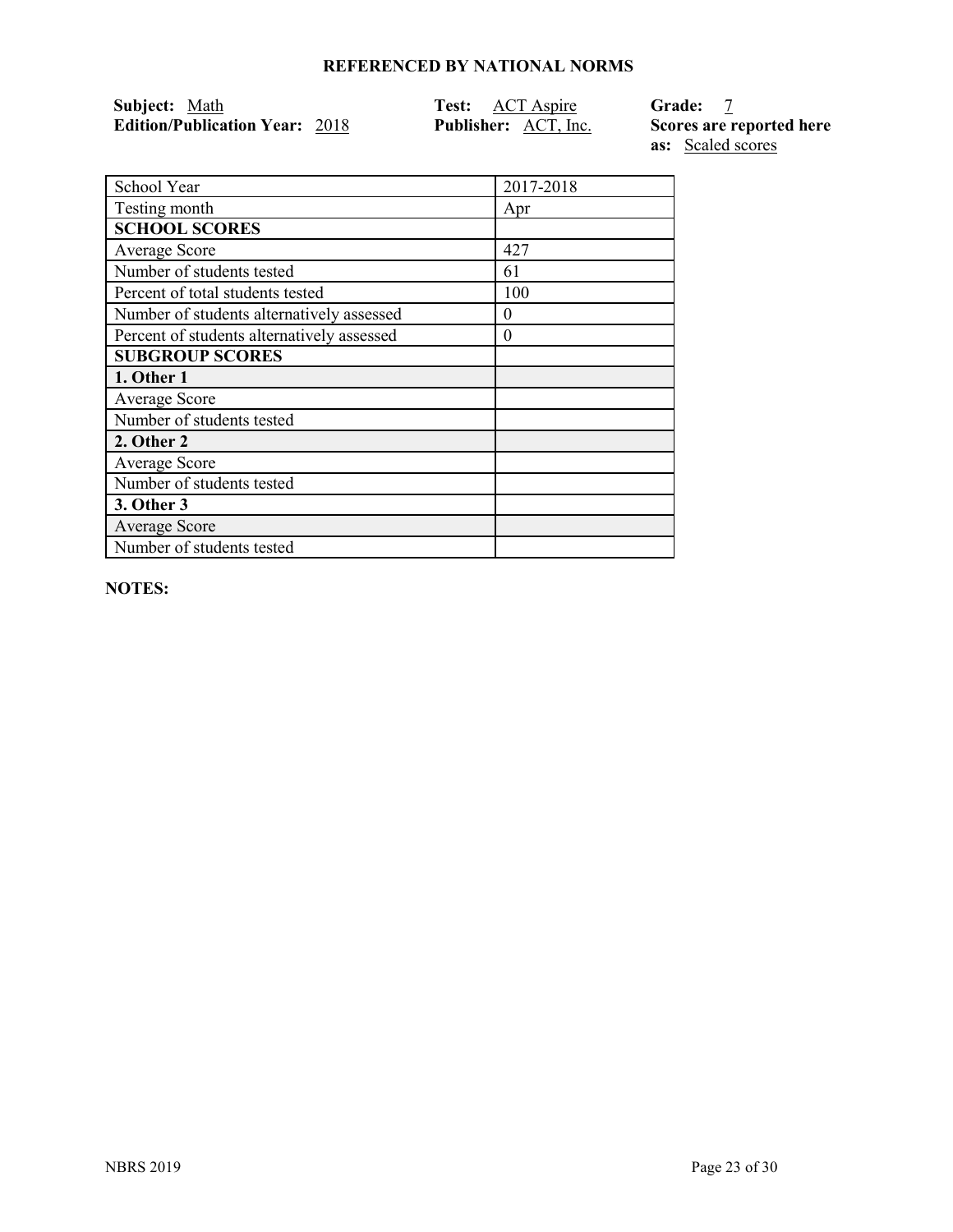| Subject: Math                         | Test: ACT Aspire            | Grade: 8                 |
|---------------------------------------|-----------------------------|--------------------------|
| <b>Edition/Publication Year: 2018</b> | <b>Publisher:</b> ACT, Inc. | Scores are reported here |

**as:** Scaled scores

| School Year                                | 2017-2018 |
|--------------------------------------------|-----------|
| Testing month                              | Apr       |
| <b>SCHOOL SCORES</b>                       |           |
| Average Score                              | 431       |
| Number of students tested                  | 40        |
| Percent of total students tested           | 100       |
| Number of students alternatively assessed  | $\theta$  |
| Percent of students alternatively assessed | $\theta$  |
| <b>SUBGROUP SCORES</b>                     |           |
| 1. Other 1                                 |           |
| Average Score                              |           |
| Number of students tested                  |           |
| 2. Other 2                                 |           |
| Average Score                              |           |
| Number of students tested                  |           |
| 3. Other 3                                 |           |
| <b>Average Score</b>                       |           |
| Number of students tested                  |           |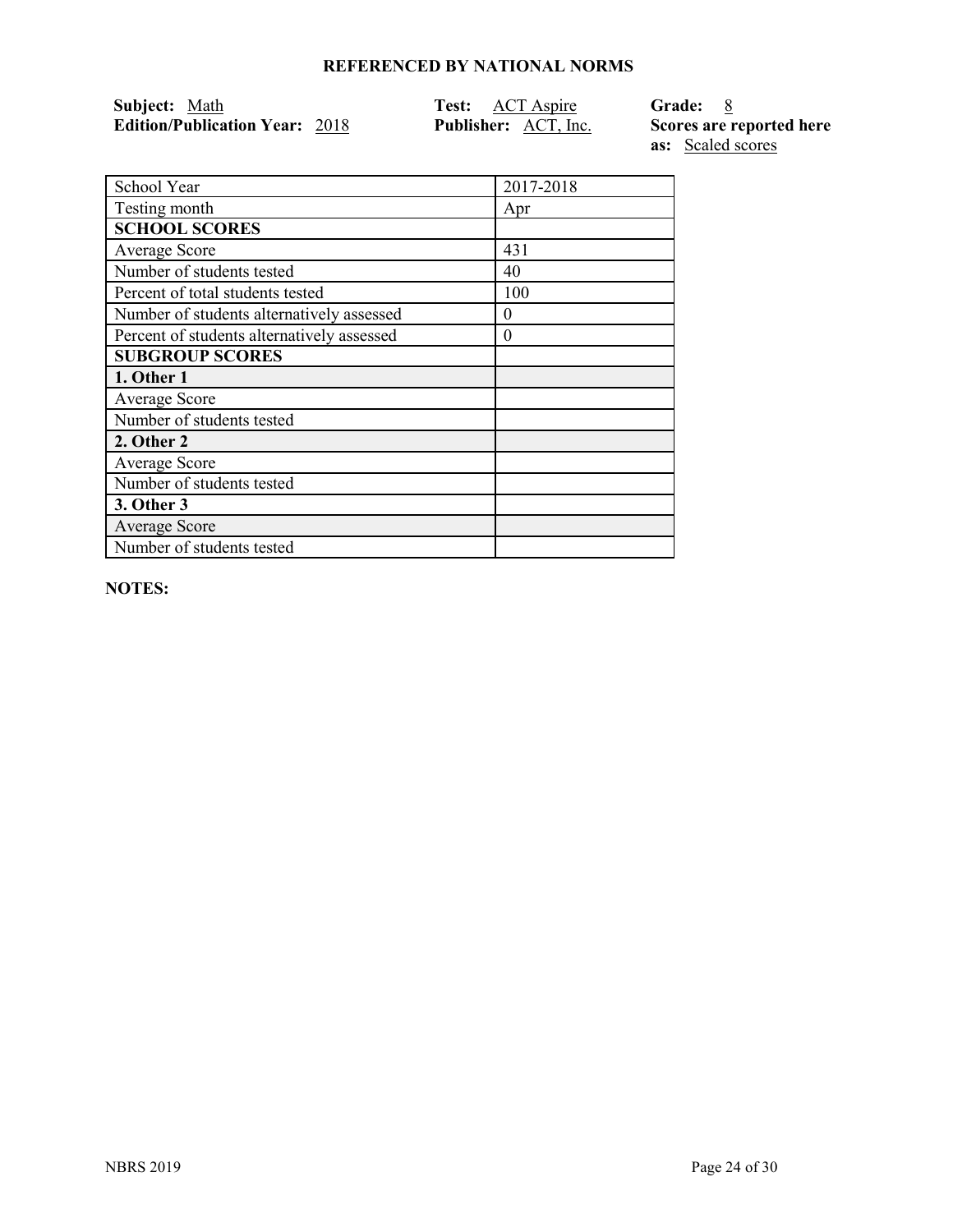| Subject: Reading/ELA                  | <b>Test:</b> ACT Aspire     | Grade: 3                 |
|---------------------------------------|-----------------------------|--------------------------|
| <b>Edition/Publication Year: 2018</b> | <b>Publisher:</b> ACT, Inc. | Scores are reported here |

**as:** Scaled scores

| School Year                                | 2017-2018 |
|--------------------------------------------|-----------|
| Testing month                              | Apr       |
| <b>SCHOOL SCORES</b>                       |           |
| Average Score                              | 415       |
| Number of students tested                  | 77        |
| Percent of total students tested           | 98.72     |
| Number of students alternatively assessed  | 0         |
| Percent of students alternatively assessed | $\theta$  |
| <b>SUBGROUP SCORES</b>                     |           |
| 1. Other 1                                 |           |
| Average Score                              |           |
| Number of students tested                  |           |
| 2. Other 2                                 |           |
| Average Score                              |           |
| Number of students tested                  |           |
| 3. Other 3                                 |           |
| <b>Average Score</b>                       |           |
| Number of students tested                  |           |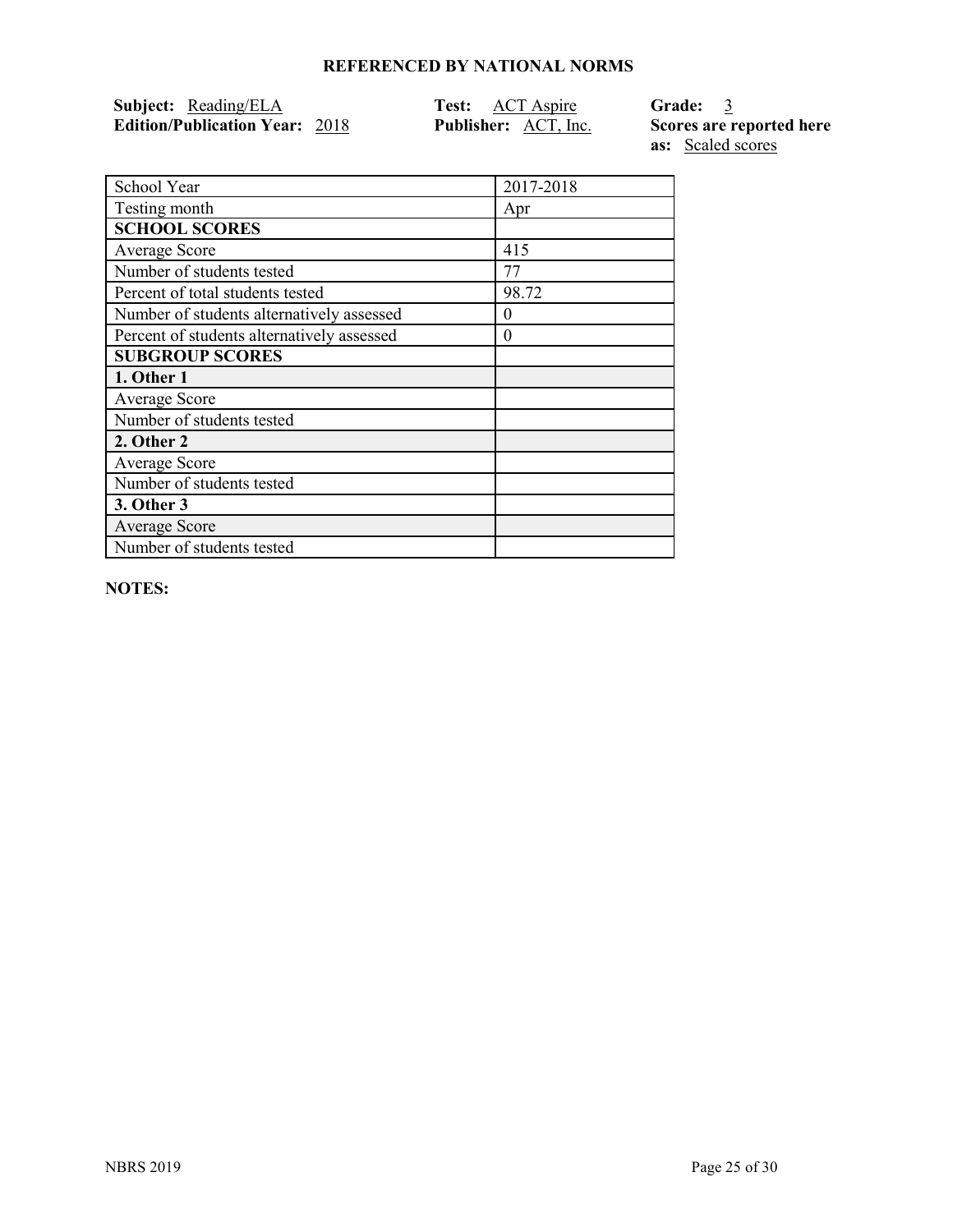| Subject: Reading/ELA                  | <b>Test:</b> ACT Aspire     | Grade: 4                 |
|---------------------------------------|-----------------------------|--------------------------|
| <b>Edition/Publication Year: 2018</b> | <b>Publisher:</b> ACT, Inc. | Scores are reported here |

**as:** Scaled scores

| School Year                                | 2017-2018 |
|--------------------------------------------|-----------|
| Testing month                              | Apr       |
| <b>SCHOOL SCORES</b>                       |           |
| Average Score                              | 419       |
| Number of students tested                  | 78        |
| Percent of total students tested           | 100       |
| Number of students alternatively assessed  | $\Omega$  |
| Percent of students alternatively assessed | $\theta$  |
| <b>SUBGROUP SCORES</b>                     |           |
| 1. Other 1                                 |           |
| Average Score                              |           |
| Number of students tested                  |           |
| 2. Other 2                                 |           |
| Average Score                              |           |
| Number of students tested                  |           |
| 3. Other 3                                 |           |
| <b>Average Score</b>                       |           |
| Number of students tested                  |           |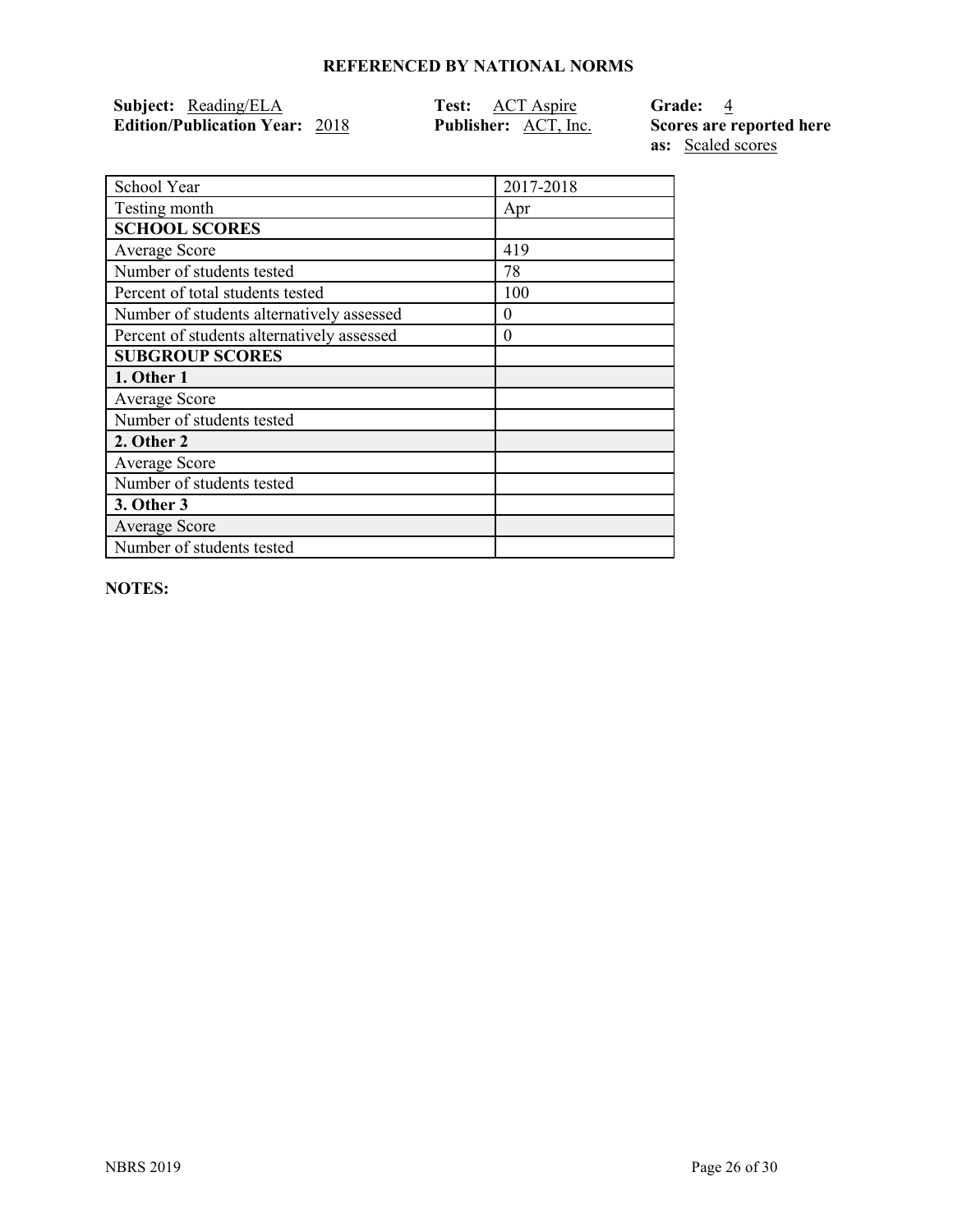| Subject: Reading/ELA                  | Test: ACT Aspire            | Grade: 5                 |
|---------------------------------------|-----------------------------|--------------------------|
| <b>Edition/Publication Year: 2018</b> | <b>Publisher:</b> ACT, Inc. | Scores are reported here |

**as:** Scaled scores

| School Year                                | 2017-2018 |
|--------------------------------------------|-----------|
| Testing month                              | Apr       |
| <b>SCHOOL SCORES</b>                       |           |
| Average Score                              | 423       |
| Number of students tested                  | 56        |
| Percent of total students tested           | 100       |
| Number of students alternatively assessed  | 0         |
| Percent of students alternatively assessed | 0         |
| <b>SUBGROUP SCORES</b>                     |           |
| 1. Other 1                                 |           |
| Average Score                              |           |
| Number of students tested                  |           |
| 2. Other 2                                 |           |
| <b>Average Score</b>                       |           |
| Number of students tested                  |           |
| 3. Other 3                                 |           |
| <b>Average Score</b>                       |           |
| Number of students tested                  |           |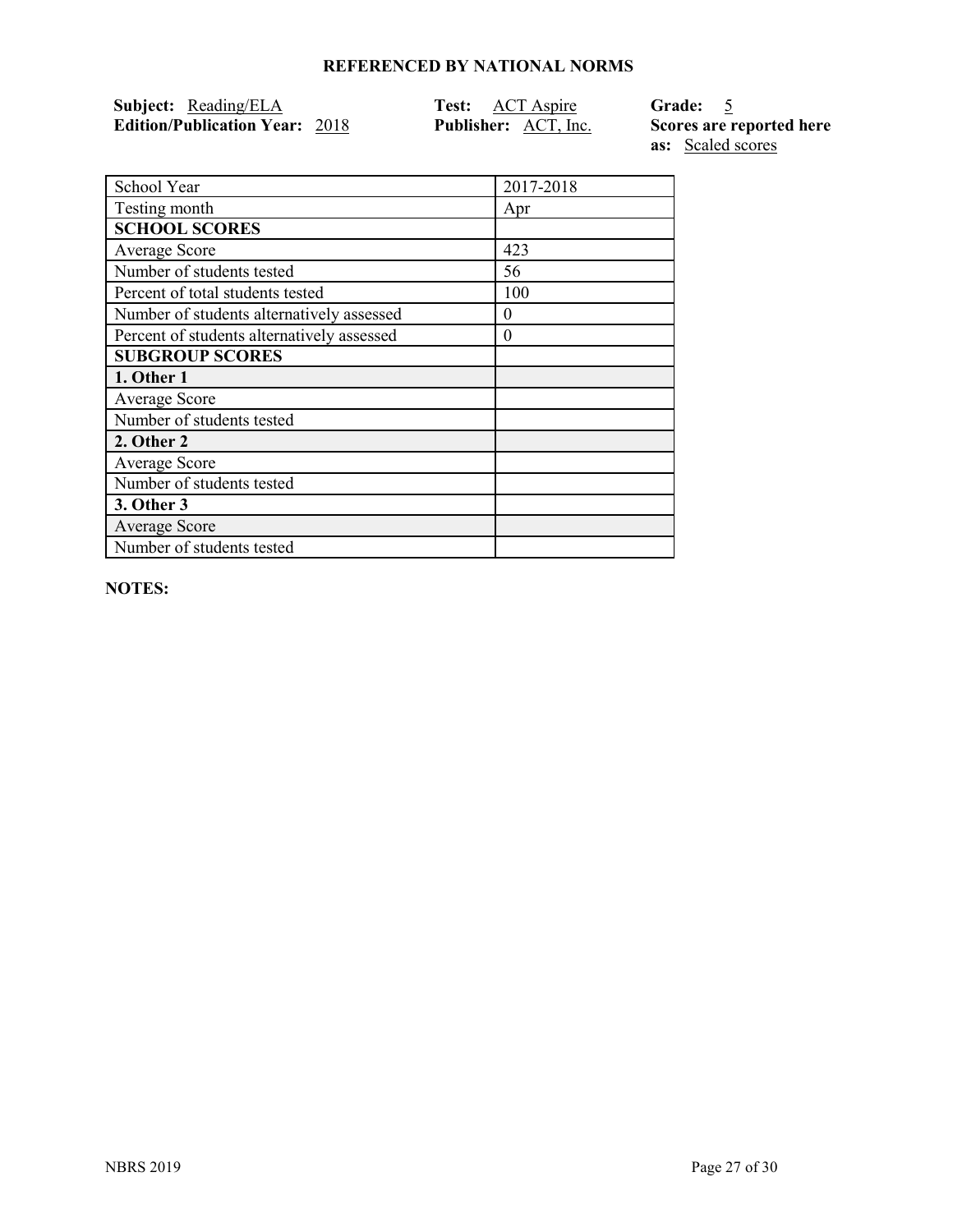| Subject: Reading/ELA                  | <b>Test:</b> ACT Aspire     | Grade: 6                 |
|---------------------------------------|-----------------------------|--------------------------|
| <b>Edition/Publication Year: 2018</b> | <b>Publisher:</b> ACT, Inc. | Scores are reported here |
|                                       |                             | <b>as:</b> Scaled scores |

| School Year                                | 2017-2018 |
|--------------------------------------------|-----------|
| Testing month                              | Apr       |
| <b>SCHOOL SCORES</b>                       |           |
| Average Score                              | 423       |
| Number of students tested                  | 40        |
| Percent of total students tested           | 91        |
| Number of students alternatively assessed  | 0         |
| Percent of students alternatively assessed | $\theta$  |
| <b>SUBGROUP SCORES</b>                     |           |
| 1. Other 1                                 |           |
| Average Score                              |           |
| Number of students tested                  |           |
| 2. Other 2                                 |           |
| Average Score                              |           |
| Number of students tested                  |           |
| 3. Other 3                                 |           |
| <b>Average Score</b>                       |           |
| Number of students tested                  |           |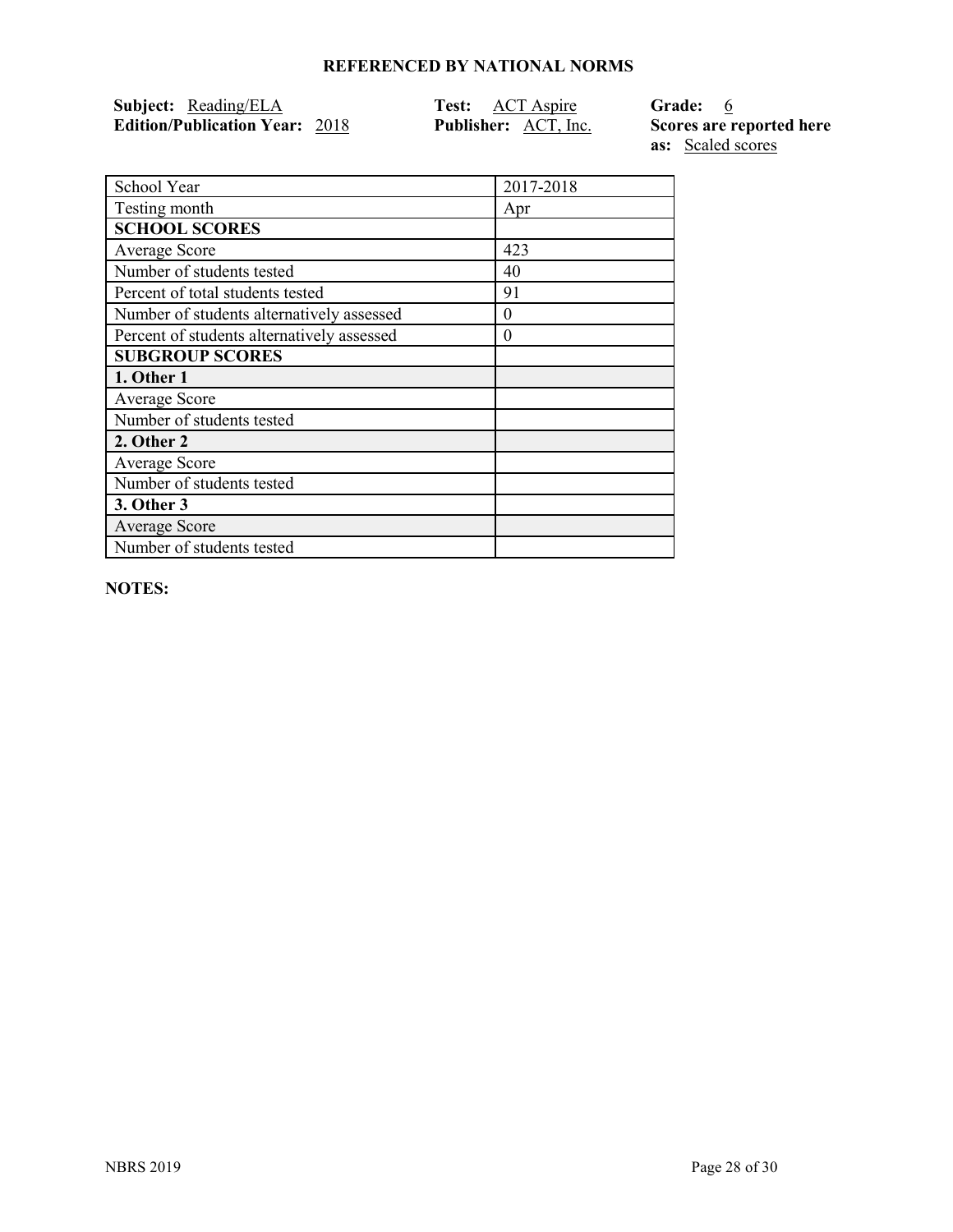| Subject: Reading/ELA                  | <b>Test:</b> ACT Aspire     | <b>Grade:</b>            |
|---------------------------------------|-----------------------------|--------------------------|
| <b>Edition/Publication Year: 2018</b> | <b>Publisher:</b> ACT, Inc. | Scores are reported here |

**as:** Scaled scores

| School Year                                | 2017-2018 |
|--------------------------------------------|-----------|
| Testing month                              | Apr       |
| <b>SCHOOL SCORES</b>                       |           |
| Average Score                              | 425       |
| Number of students tested                  | 61        |
| Percent of total students tested           | 100       |
| Number of students alternatively assessed  | 0         |
| Percent of students alternatively assessed | 0         |
| <b>SUBGROUP SCORES</b>                     |           |
| 1. Other 1                                 |           |
| Average Score                              |           |
| Number of students tested                  |           |
| 2. Other 2                                 |           |
| Average Score                              |           |
| Number of students tested                  |           |
| 3. Other 3                                 |           |
| Average Score                              |           |
| Number of students tested                  |           |